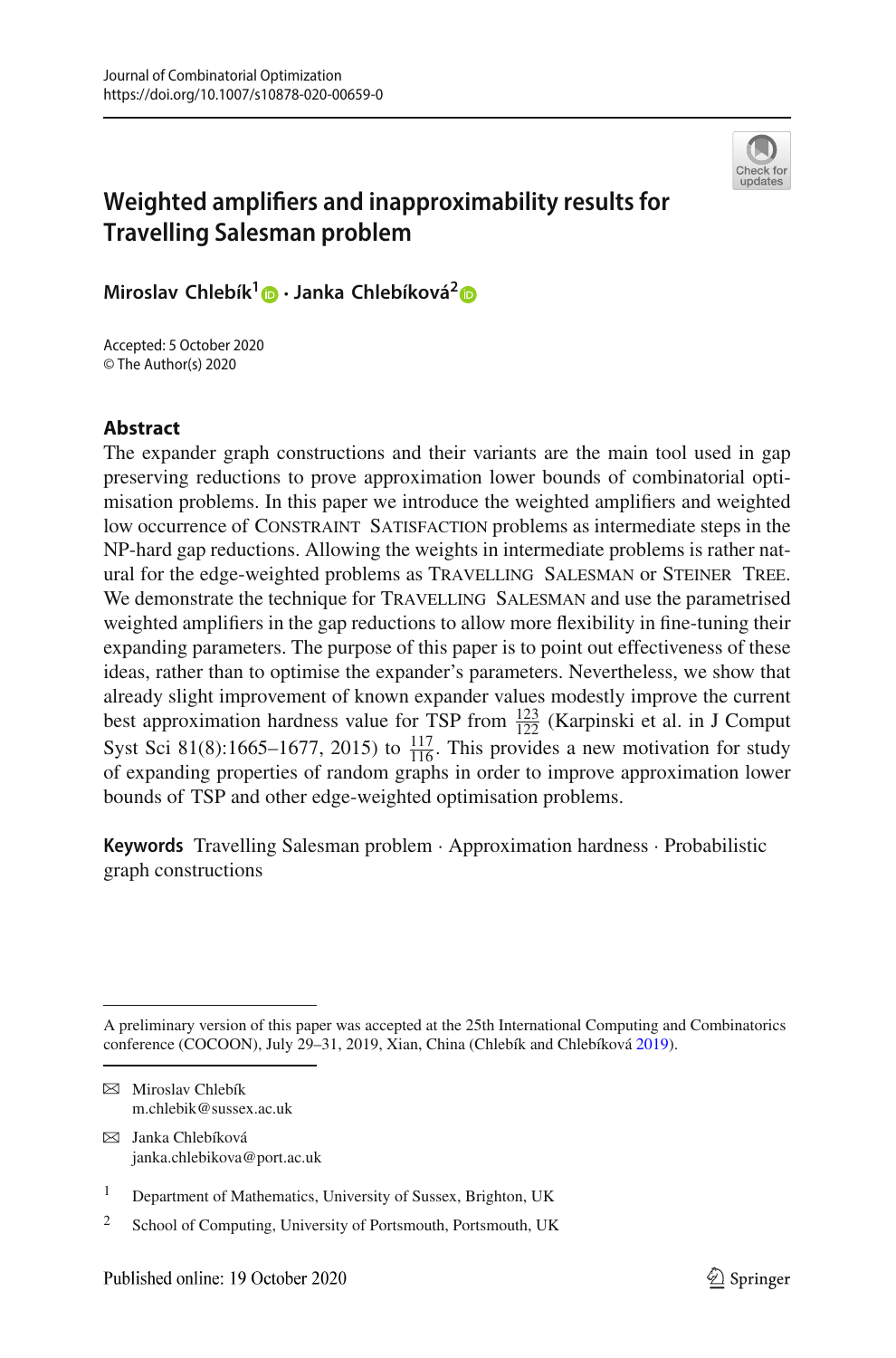# <span id="page-1-0"></span>**1 Introduction**

The Travelling Salesman problem (TSP) is undoubtedly one of the most famous combinatorial optimisation problems. In its standard version, we are given an edgeweighted (undirected) graph and the goal is to find a closed tour with a minimum cost that visits each vertex at least once. This is equivalent to the Graphic Travelling Salesman problem (where the cost between any two vertices corresponds to their shortest path in a graph) and where exactly one visit per vertex is allowed.

The Graphic TSP plays an important role in understanding complexity of more general the METRIC TSP problem where cost function  $c: V \times V \to \mathbb{R}^+$  is defined by a metric. The approximability of the METRIC TSP is a long-standing open problem, Christofides's approximation algorithm with ratio 1.5 (Christofide[s](#page-22-1) [1976](#page-22-1)) hasn't been improved for more than four decades. It is generally believed that the approximation ratio can be close to 4/3 due to known integrality gap for the Held-Karp LP relaxation (Held and Kar[p](#page-22-2) [1970](#page-22-2)).

In the last decade, some significant progress has been done in the Graphic TSP. Gharan et al[.](#page-22-3) [\(2011\)](#page-22-3) made first breakthrough with a  $(1.5-\varepsilon)$ -approximation algorithm where  $\varepsilon$  $\varepsilon$  being of the order of 10<sup>-12</sup>. Following that, Mömke and Svensson [\(2011\)](#page-22-4) obtained a significantly better approximation factor of  $\frac{14(\sqrt{2}-1)}{12\sqrt{2}-13} \approx 1.461$ , which was improved further to  $\frac{13}{9} \approx 1.444$  $\frac{13}{9} \approx 1.444$  $\frac{13}{9} \approx 1.444$  by Mucha [\(2014](#page-22-5)). To our best knowledge, currently the best k[n](#page-22-6)own approximation ratio is 1.4 due to Sebő and Vygen  $(2014)$ . The overview about this recent development can also be found in Svensso[n](#page-22-7) [\(2013\)](#page-22-7).

However, there is still a significant gap between the ratio of the best approximation algorithm and the approximation ratio that provably can't be achieved unless  $P =$ NP. The first APX-hardness result showed the NP-hardness to approximate the TSP problem within  $1 + \varepsilon$  $1 + \varepsilon$  $1 + \varepsilon$  without any explicit value for  $\varepsilon$  (Papadimitriou and Yannakakis [1993\)](#page-22-8). The first explicit value 5381/5380 was set by Engebretse[n](#page-22-9) [\(1998](#page-22-9)), further improved to 3813/3812 by Böckenhauer et al[.](#page-22-10) [\(2000](#page-22-10)) and 220/219 by Papadimitriou and Vempal[a](#page-22-11) [\(2006\)](#page-22-11). The further progress in the reductions and amplifiers increased the threshold to 185/184 by Lampi[s](#page-22-12) [\(2014](#page-22-12)) and to our best knowledge the currently best value is 123/122 by Karpinski et al[.](#page-22-13) [\(2015\)](#page-22-13).

**Main contribution** The main novelty of this paper is using weighted amplifiers and weighted low occurrence of CONSTRAINT SATISFACTION problems (CSP) as intermediate steps in the NP-hard gap reductions to the TRAVELLING SALESMAN problem. Allowing the weights in intermediate problems to TSP (or the STEINER TREE problem) is rather natural, as the problems themselves are using edge weights. We demonstrate the technique for TSP and use the parametrised weighted amplifiers in the gap reductions to allow more flexibility in fine-tuning their expanding parameters. In this paper we don't aim to optimise the parameters of amplifiers that provably exist, but show that already slight improvement of known values modestly improve the hardness of approximation for TSP from the current best value  $\frac{123}{122}$  (Karpinski et al[.](#page-22-13) [2015\)](#page-22-13) to the new value  $\frac{117}{116}$ . This provides a new motivation for study of expanding properties of random graphs in order to improve approximation lower bounds of TSP and other edge-weighted optimisation problems.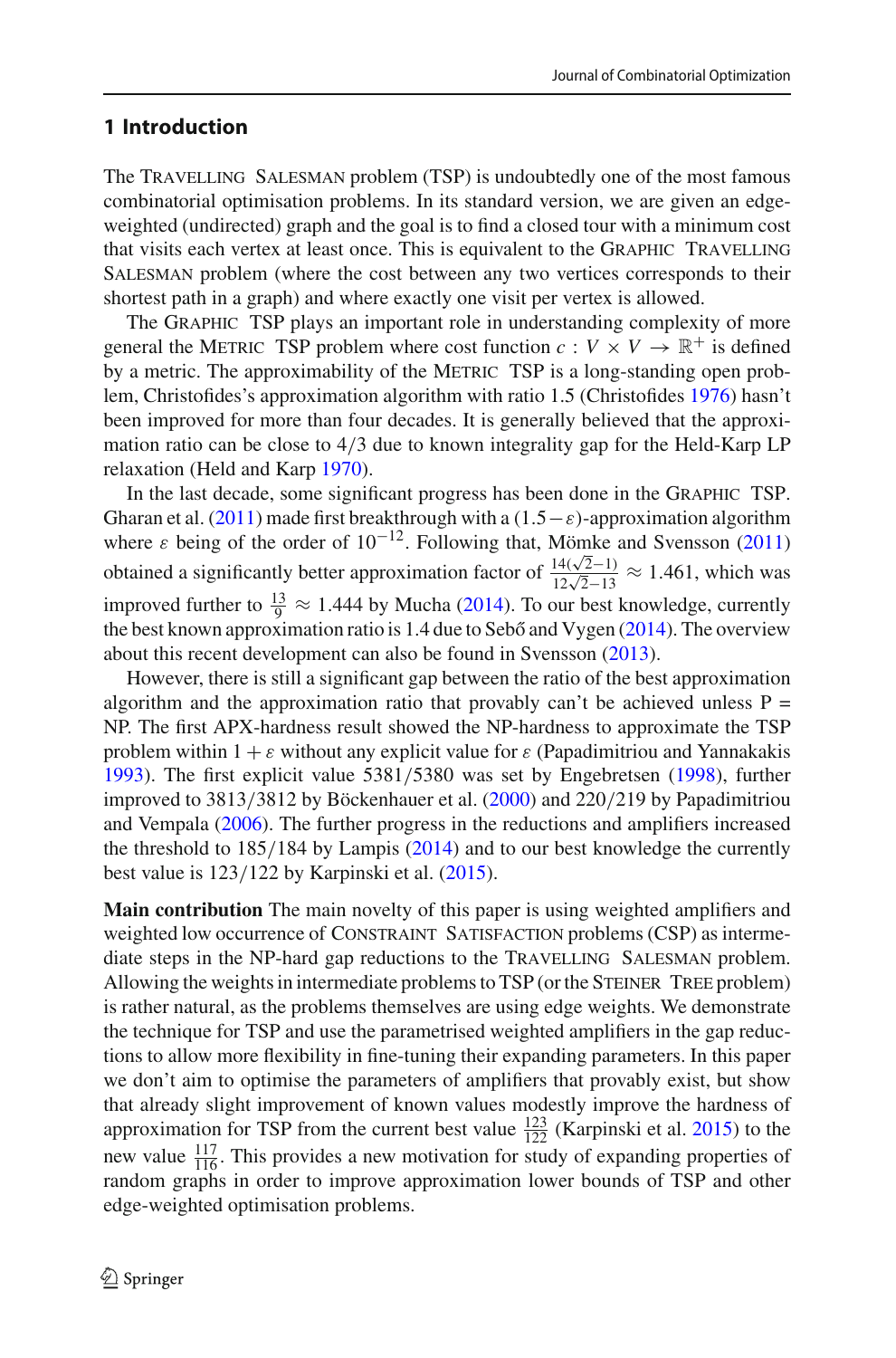#### **Preliminaries**

All graphs in this paper are undirected and connected. Let  $G = (V, E)$  be an edgeweighted graph with cost edge-function  $c: E \to \mathbb{R}^+$ . For an edge  $e = \{u, v\} \in E$ we also use the notation *u*v as an shorthand. In a narrow sense tour in the graph  $G = (V, E)$  is an alternating sequence of vertices and edges, starting and ending at a vertex, where each vertex is incident with the previous and the following edge in the sequence. If a starting and ending vertex is the same, the tour is closed. Any solution of TSP is a closed tour spanning *<sup>V</sup>*. The multiset *<sup>T</sup>* of its edges is itself called a 'tour' (in a slightly broader sense adopted in this paper) even if it doesn't capture the order in which the edges are traversed by that tour. This multiset creates an Eulerian multigraph (edges are taken with their multiplicities if they are used multiple times) spanning *V*. It is well known (from the theory of Eulerian multigraphs) that from a multiset of edges of a tour one (or possibly many) such traversing the edges can be easily constructed.

A quasi-tour  $T_0$  in  $G$  can be obtained from a tour  $T$  removing edges of a finite set of closed tours. It is always viewed as a multgraph with the original vertex set *V*, and now with edge multiset  $T_0$ . Each connected component of this multigraph is an Eulerian multigraph or an isolated vertex. A multiset  $T_0$  of edges from  $E$  corresponds to a quasi-tour if and only if when all vertices  $V$  are balanced with respect to  $T_0$  (each vertex from *V* is incident with even number of edges from  $T_0$ , possibly 0).

Our inapproximability results for the TRAVELLING SALESMAN problem use reductions from Håstad's NP-hard gap type result for MAX-E3-LIN-2, the Maximum Satisfiability problem for linear equations modulo 2 with *exactly* 3 variables per equation Håsta[d](#page-22-14) [\(2001](#page-22-14)). In fact, Håstad's tight inapproximability results can be stated in the form in which every variable occurs the same number of times in the system of equations, see e.g. Chlebík and Chlebíkov[á](#page-22-15) [\(2003](#page-22-15)).

**Theorem 1** For every  $\varepsilon \in (0, \frac{1}{4})$  and every fixed sufficiently large integer  $k \geq k(\varepsilon)$ , the *following partial decision subproblem Q*(ε, *k*) *of MAX-E3-LIN-2 is NP-hard: given an instance of MAX-E3-LIN-2 with m equations and exactly k occurrences of each variable, to decide if at least*  $(1 - \varepsilon)m$  *or at most*  $(\frac{1}{2} + \varepsilon)m$  *equations are satisfied by the optimal assignment.*

The results of such form were already used to prove the inapproximability results for other optimisation problems, e.g., the STEINER TREE problem (Chlebík and Chlebíkov[á](#page-22-16) [2008\)](#page-22-16).

For some optimisation problems it is more convenient to use reductions if all equations of MAX-E3-LIN-2 have the same right hand side. The NP-hard gap results in such a case can be easily enforced if we allow flipping some occurrences of variables, so also the literal  $\bar{x} := 1 - x$  can be used for a variable *x*. The canonical gap versions  $Q_b(\varepsilon, 2k)$ , for any fixed  $b = 0$  or  $b = 1$ , of MAX-E3-LIN-2 are as follows:

THE  $Q_b(\varepsilon, 2k)$  PROBLEM,  $b \in \{0, 1\}$ 

**Input** An instance of MAX-E3-LIN-2 with *m* equations of the form  $x \oplus y \oplus z = b$ , each variable occurring exactly *k* times as unnegated and *k* times negated.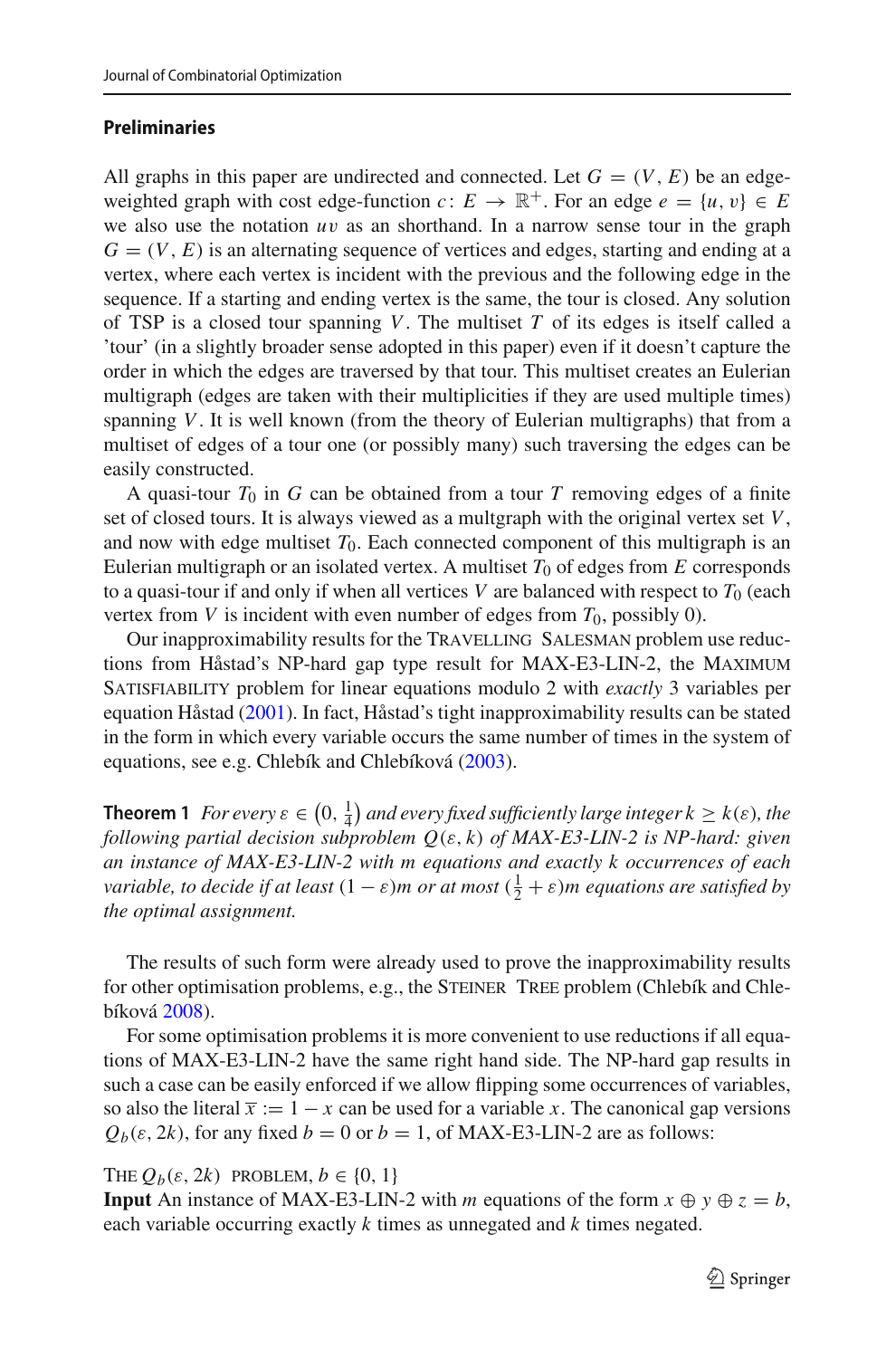**Task** To decide if at least  $(1 - \varepsilon)m$  or at most  $(\frac{1}{2} + \varepsilon)m$  equations are satisfied by the optimal assignment.

The corresponding 'fixed occurrence' NP-hard gap result reads as follows [see Chlebík and Chlebíkov[á](#page-22-15) [\(2003](#page-22-15)) for the details of the following theorem]:

**Theorem 2** *For every*  $\varepsilon \in (0, \frac{1}{4})$  *and every sufficiently large integer*  $k, k \geq k(\varepsilon)$ *, the partial decision subproblems*  $Q_0(\varepsilon, 2k)$  *and*  $Q_1(\varepsilon, 2k)$  *of MAX-E3-LIN-2 are* NP*hard.*

#### **Weighted amplifiers**

Amplifier graphs are useful in proving inapproximability results for CSPs in which every variable appears a bounded (and, typically, very low) number of times. Such CSPs are often used as intermediate steps in proving approximation hardness results for many combinatorial optimisation problems. For problems like TRAVELLING SALESman, or Steiner Tree which are based on edge weights, it is natural to consider the intermediate low degree CSPs with their edge weights as well.

For a graph  $G = (V, E)$ , a cut is a partition of V into two subsets U and  $\overline{U} := V \backslash U$ . The cut set  $E(U, \overline{U})$  is defined as  $E(U, \overline{U}) = \{uv \in E, u \in U \text{ and } v \in \overline{U}\}\$ and the cut size as  $|E(U, \overline{U})|$ . If edges are weighted with  $p: E \to \mathbb{R}^+$ , then  $p(E(U, \overline{U}))$  is weight of the cut set  $E(U, U)$ , hence  $p(E(U, U)) = \sum_{uv \in E, u \in U, v \in \overline{U}} p(uv)$ .

**Definition 1** Let  $G = (V, E)$  be a graph with edge weights  $p: E \to \mathbb{R}^+$ , and  $D \subseteq V$ ,  $|D| \ge 2$ . We say that a weighted graph  $(G, p)$  is an amplifier for *D* if for every vertex set  $A$  ⊂  $V$ 

$$
p(E(A, \overline{A})) \ge \min\{|D \cap A|, |D \cap \overline{A}|\}.
$$

The vertices of the given set *D* are called the *contacts*, the rest of the vertices (=  $V\ D$ ) is the set of *checkers*. We say that an amplifier  $(G, p)$  for the set  $D$  is a  $d$ -regular amplifier if, additionally, all contacts have degree  $(d-1)$  and all checkers have degree *d* (in *G*).

In full generality, one could also allow distinct weights for vertices of *D* to replace the sizes  $|D \cap A|$ ,  $|D \cap \overline{A}|$  with their weighted version, but for our purposes the vertices of *D* are uniformly weighted each with weight 1.

**Note** If  $G = (V, E)$  is a connected graph and  $D \subseteq V$  with  $|D| \ge 2$  then we can define edge weights  $p: E \to \mathbb{R}^+$  in such a way that the graph  $(G, p)$  is an amplifier. Indeed, if we set

$$
\beta = \min \left\{ \frac{|E(A, \overline{A})|}{|D \cap A|} : A \subseteq V, 1 \le |D \cap A| \le \frac{1}{2}|D| \right\}
$$

then clearly,  $\beta > 0$ , and any weights  $p: E \to \mathbb{R}^+$  such that  $p(e) \geq \frac{1}{\beta}$ ,  $\forall e \in E$ , produce an amplifier (*G*, *p*) for *D*.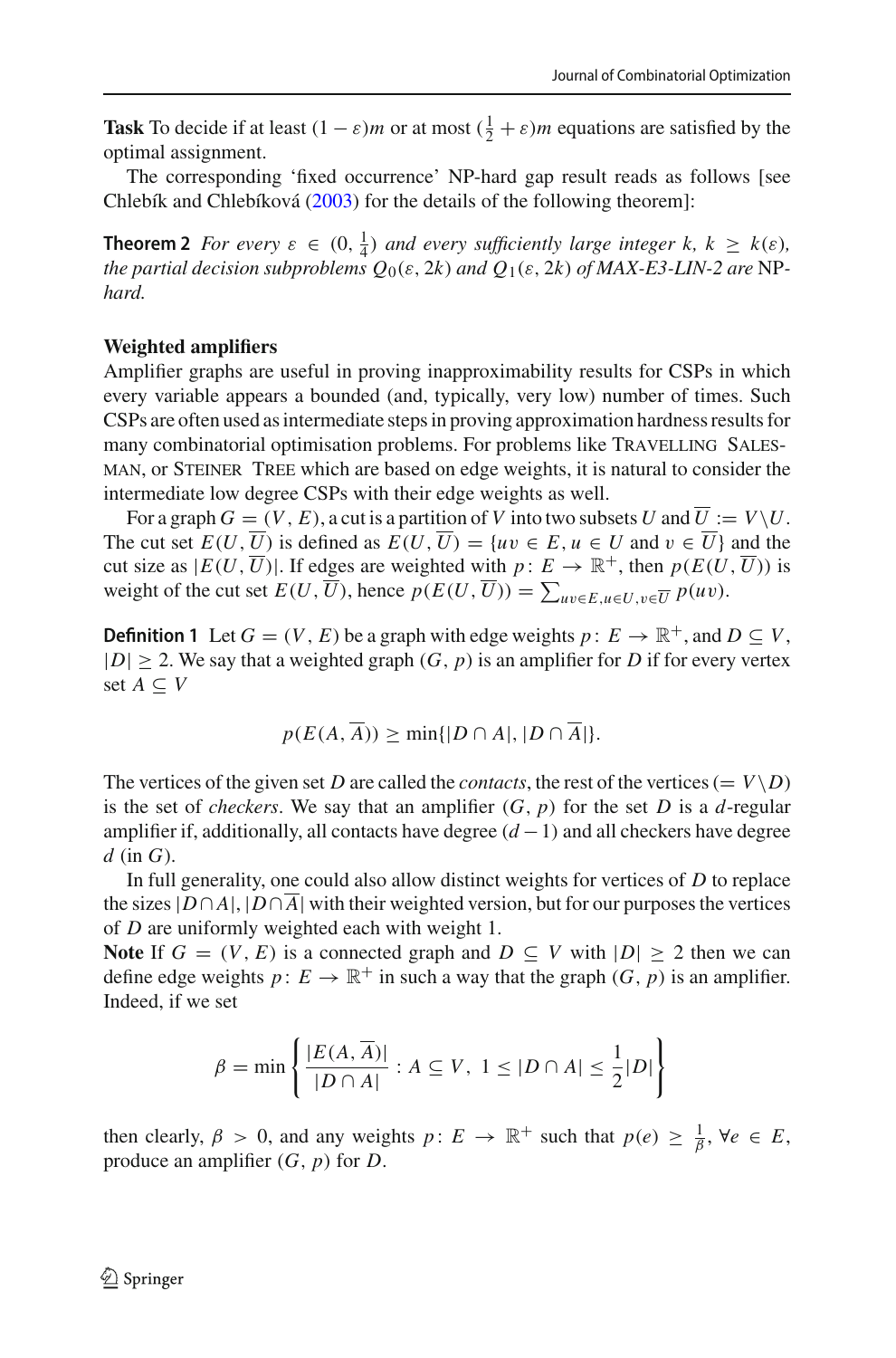# <span id="page-4-1"></span>**2 Intermediate weighted CSPs**

In this section we extend the NP-hard gap results from a system of linear equations with exactly 3 variables to a low occurrence version of w-MAX-3-LIN-2, a weighted hybrid system of linear equations over  $\mathbb{Z}_2$  with either 2 or 3 variables. Similarly to MAX-E3-LIN-2, the task of the w-MAX-3-LIN-2 problem is to find an assignment that maximizes weight of the satisfied equations in the hybrid system.

To prove the NP-hard gap results for the w-MAX-3-LIN-2 problem, we extend Håstad's results for MAX-E3-LIN-2 using the amplifiers defined in Sect. [1.](#page-1-0)

#### **Reduction from**  $Q(\varepsilon, k)$  **to** w-MAX-3-LIN-2

Let  $\varepsilon \in (0, \frac{1}{4})$ , and  $k > 0$  be an integer such that the problem  $Q(\varepsilon, k)$  is NP-hard. Let an instance *I* of  $Q(\varepsilon, k)$  be given, denote by  $\nu(I)$  the set of variables of *I*,  $\nu := |\nu(I)|$ . Let's assume that  $G = (V, E)$  with the edge weights  $p: E \to \mathbb{R}^+$  be an amplifier for a set  $D \subseteq V$  with  $|D| = k$ .

Now we describe a gap preserving reduction from  $Q(\varepsilon, k)$  to the w-MAX-3-LIN-2 problem with an amplifier  $(G, p)$  as a parameter. The instance *I* of  $Q(\varepsilon, k)$  is transformed to a weighted hybrid instance *J* of w-MAX-3-LIN-2.

- For each variable  $x \in v(I)$  take a copy of the amplifier  $(G, p)$ , let  $(G_x, p)$  denote that copy:
	- Inside  $(G_x, p)$  the vertices correspond to the variables in *J* and each edge  $vv'$ represents the equation  $v \oplus v' = 0$  with weight  $p(vv')$  in *J*.
		- The contact vertices of  $(G_x, p)$  represent *k* occurrences of the variable *x* in the equations of  $I$ . Distinct occurrences of a variable  $x$  in  $I$  are represented by the distinct contact vertices in  $G_x$ .
- <span id="page-4-0"></span>• Every equation  $x \oplus y \oplus z = b$  from  $I, b \in \{0, 1\}$ , also belongs to *J* with weight 1.

*Remark 1* Observe that the above reduction from an instance *I* of  $Q(\varepsilon, k)$  to an instance *J* of w-MAX-3-LIN-2 preserves the NP-hard gap of  $Q(\varepsilon, k)$ . Indeed, there is a simple dependence of an optimal value for *J* on that of *I*.

In the following we show that if we look at these problems as MINIMUM UNSATIS-FIABILITY problems, where OPT' is the corresponding minimum weight of unsatisfied equations over all assignments, then  $OPT'(I) = OPT'(J)$ . Clearly, any assignment to variables from  $v(I)$  generate an assignment to variable of *J* in a natural way; the value of a variable  $x \in v(I)$  is assigned to all variables of  $G_x$ . Such assignments to variables of *J* are called **standard**. Hence, obviously  $OPT'(J) \leq OPT'(I)$ .

The observation that the optimum  $OPT'(J)$  is achieved on standard assignments is based on the amplifier's properties. Any assignment  $\varphi$  to the variables of *J* can be converted to a standard one in such a way that the weight of unsatisfied equations doesn't increase as follows: consider a variable x from  $v(I)$ . Assign to all variables in  $G_x$  the same value as it is assigned to the majority of contact vertices in  $G_x$  by the assignment  $\varphi$ . The fact that  $(G_x, p)$  is the amplifier ensures that the weight of unsatisfied equations in *J* doesn't increase. Now if we repeat the same operation for each variable from  $v(I)$ , one after another, the result will be a standard assignment without increase of the weight of unsatisfied equations in  $J$ . Consequently,  $OPT'(J)$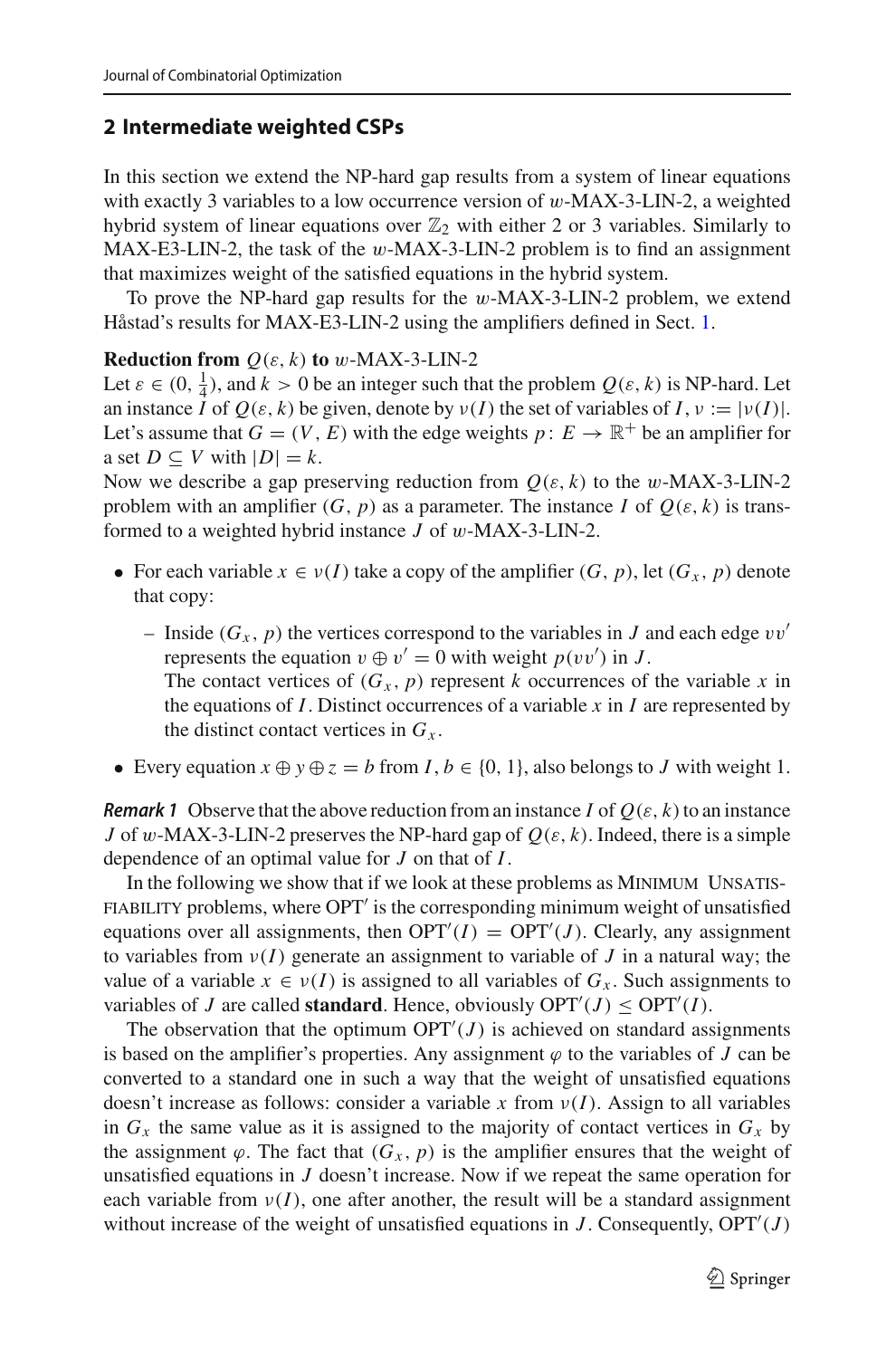is achieved on the standard assignments. But for every standard assignment the weight of unsatisfied equations of *J* is the same as the number of unsatisfied equations of *I* by that assignment, hence  $OPT'(I) = OPT'(J)$ .

### **Reduction from**  $Q_b(\varepsilon, 2k)$  to w-MAX-3-LIN-2

Now we slightly modify the previous reduction from  $Q(\varepsilon, k)$  to deal with the instances of  $Q_b(\varepsilon, 2k)$  for any fixed  $b = 0$  or  $b = 1$ .

Let  $\varepsilon \in (0, \frac{1}{4})$  and  $k > 0$  be an integer such that  $Q_b(\varepsilon, 2k)$  is NP-hard. Assume that  $G = (V, \vec{E})$  with edge weights  $p: E \to \mathbb{R}^+$  is an amplifier for a set  $D \subseteq V$ with  $|D| = 2k$ . Let  $\{V^u, V^n\}$  be a partition of *V* balanced in *D*, namely  $|D \cap V^u|$  =  $|D \cap V^n| = k$ . Denote further  $G^u$  and  $G^n$  the induced subgraph of G with the vertex sets  $V^u$  and  $V^n$ , respectively. In what follows we describe the reduction from  $Q_b(\varepsilon, 2k)$ to w-MAX-3-LIN-2 parametrised by an amplifier  $(G, p)$  for  $D \subseteq V$  with  $|D| = 2k$ and with chosen balanced partition  $\{V^u, V^n\}$  of *V*.

Let an instance *I* of  $Q_b(\varepsilon, 2k)$  be given,  $v(I)$  be the set of variables of  $I, v = |v(I)|$ .

- For each variable x from  $v(I)$  take a copy of an amplifier  $(G, p)$ , let  $G_x$  denote such a copy.
	- $-$  Any edge  $vv'$  inside either  $G_x^u$  or  $G_x^n$  represents the cycle equation  $v \oplus v' = 0$ taken with weight  $p(vv')$ .
	- − Any edge between  $v \in V_x^u$  and  $v' \in V_x^n$  in  $G_x$  represents the matching equation  $v \oplus v' = 1$  taken with weight  $p(vv')$ .
- The contact vertices of  $G_x^u$  (resp.  $G_x^n$ ) represent *k* occurrences of unnegated (resp. negated) variable *x* in the equations of *I*. Every equation  $x \oplus y \oplus z = b$  from *I*,  $b \in \{0, 1\}$ , also belongs to *J* with weight 1.

This way we produce an instance *J* of the w-MAX-3-LIN-2 problem. Any assignment to variables from  $v(I)$  generates an assignment to variables of *J* in a natural way: the value of a variable *x* is assigned to all variables of  $G_x^u$ , and the value opposite to *x*,  $\overline{x} = 1 - x$ , is assigned to all vertices of  $G_x^n$ . Such assignment to the variables of *J* is called **standard**. Any assignment to variables of *J* can be converted to a standard one without increasing the weight of unsatisfied equations as it follows from properties of an amplifier. The arguments from Remark [1](#page-4-0) applied to the problem  $Q(\varepsilon, 2k)$  can be transformed to the  $Q_b(\varepsilon, 2k)$  by reversing all variables from  $V_x^n$  to their opposite.

# <span id="page-5-1"></span>**3 The weighted bi-wheel amplifiers**

The previous reductions were based on a general theoretical model of weighted amplifiers. In this section we introduce a class of weighted graphs with such expanding properties that generalise the bi-wheel amplifiers from Karpinski et al[.](#page-22-13) [\(2015](#page-22-13)). Further we describe in the details the properties of the instances of the subproblem of w-MAX-3-LIN-2, called the Hybrid bi-wheel instances.

<span id="page-5-0"></span>**Definition 2** Let an integer  $k > 0$  and a rational number  $\tau > 1$  be such that  $\tau k$  is an integer. The **weighted**  $(2k, \tau)$ -bi-wheel amplifier  $W_{k,\tau} = (V, E), p: E \to \mathbb{R}^+,$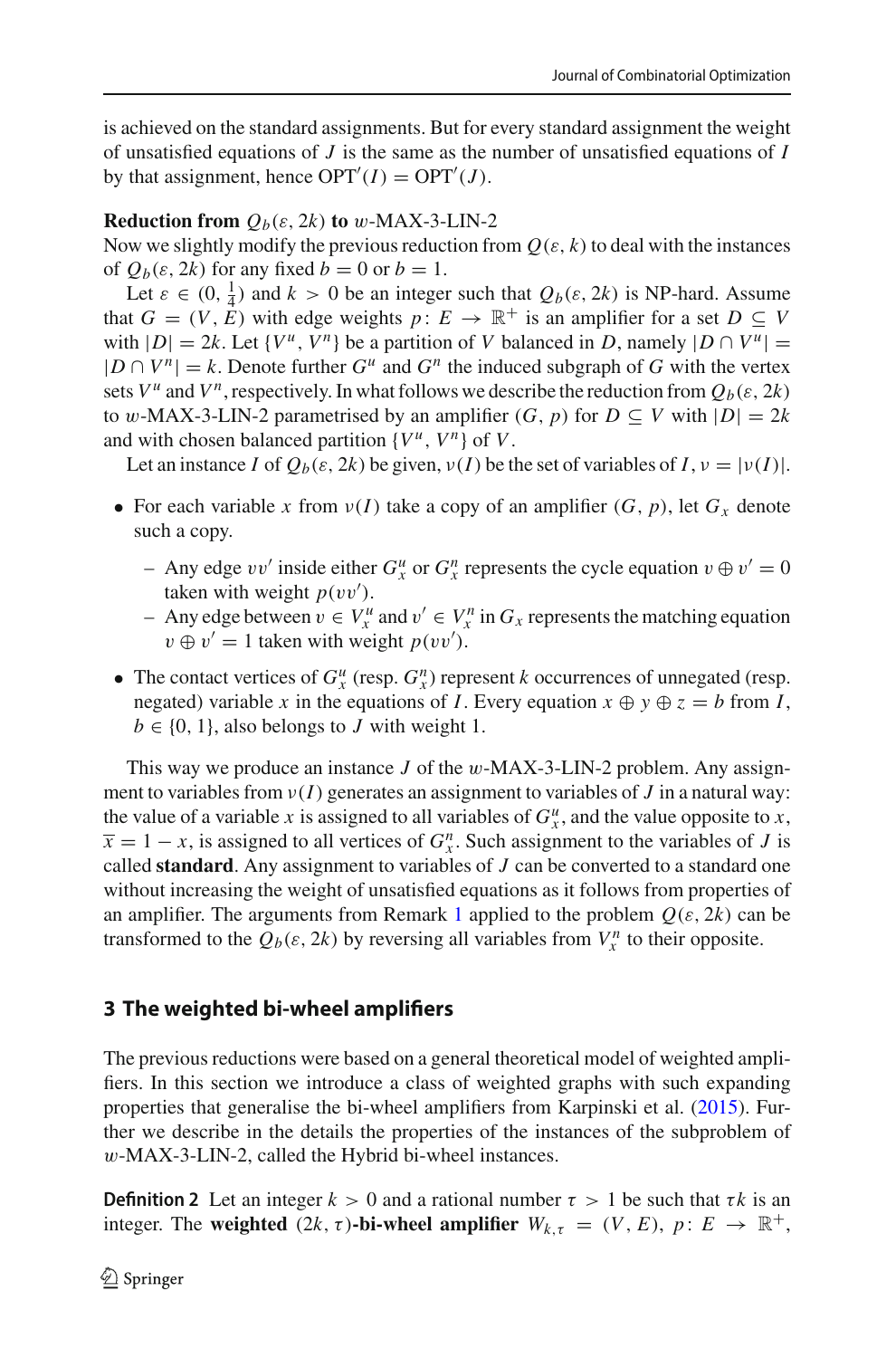is a (weighted) 3-regular amplifier with a specific balanced partition constructed as follows: Take two disjoint cycles, each on  $\tau k$  vertices (connected in consecutive order),  $V^u = \{1^u, 2^u, \dots, (\tau k)^u\}$  and  $V^n = \{1^n, 2^n, \dots, (\tau k)^n\}$ , respectively. Select the sets of *k* contacts  $D^u \subseteq V^u$  and  $D^n \subseteq V^n$  as  $D^u = \{c_1^u, c_2^u, \ldots, c_k^u\}$ ,  $D^n = \{c_1^n, c_2^n, \ldots, c_k^n\}$ . The remaining vertices of both cycles,  $V^n \setminus D^n$  and  $V^n \setminus D^n$ , are checkers.

To complete the construction, consider a perfect matching between the checkers of these two cycles where each matching edge has one vertex in the first cycle  $V^{\mu} \backslash D^{\mu}$ and another one in the second cycle  $V^n \setminus D^n$ .

We assume that in each cycle of the bi-wheel consecutive contacts are separated by a chain of several (at least 1) checkers. Hence, in particular,  $\tau \geq 2$ .

*Remark 2* Let us denote by  $\mathcal{C}^u$  ( $\mathcal{C}^n$ , resp.) the set of edges contained in the first (the second, resp.) cycle in  $W_{k,\tau}$ , so  $\mathscr{C}^u = \{ \{i^u, (i+1)^u\} : i = 1, 2, ..., \tau k \}$  and  $\mathscr{C}^n =$  $\{\{i^n, (i+1)^n\}\}$ :  $i = 1, 2, \ldots, \tau k\}$  (the vertex  $\tau k + 1$  is the vertex 1), and by  $\mathcal{M} \subseteq E$ the associated perfect matching on the set of checkers. Clearly,  $|\mathscr{C}^u| = |\mathscr{C}^n| = \tau k$ ,  $|\mathcal{M}|=|V^u\setminus X^u|=|V^n\setminus X^n|=(\tau-1)k.$ 

In this paper we consider only bi-wheel amplifiers  $(W_{k,\tau}, p)$  whose weights have uniform cycle weight  $p_c$  for all cycle edges of both  $\mathcal{C}^u$  and  $\mathcal{C}^n$ , and another uniform matching weight  $p_m$  for all matching edges from  $\mathcal M$ .

Now we are ready to describe the specific properties of the Hybrid bi-wheel instances of w-MAX-3-LIN-2 based on a fixed  $(2k, \tau)$ -bi-wheel amplifier  $W_{k,\tau}$  with weights  $p_c$  and  $p_m$ .

<span id="page-6-0"></span>**Theorem 3** *For every*  $\varepsilon \in (0, \frac{1}{4})$  *and*  $b \in \{0, 1\}$  *there exist instances of* w*-MAX-3-LIN-2, called Hybrid*(*Wk*,τ , *p*)*, with the following properties:*

(i) *each variable of the system equations Hybrid*( $W_{k,\tau}$ , *p*) *occurs exactly* 3 *times*;

(ii) *m equations are of the form*  $x \oplus y \oplus z = b$ *, each of weight* 1;

(iii)  $3\tau m$  equations are of the form  $x \oplus y = 0$  each of weight  $p_c$ ;

(iv)  $\frac{3}{2}m(\tau - 1)$  *equations are of the form*  $x \oplus y = 1$  *each of weight*  $p_m$ ,

*for which it is* NP*-hard to decide whether there is an assignment to the variables that leaves unsatisfied equations of weight at most* ε*m, or every assignment to the variables leaves unsatisfied equations of weight at least*  $(0.5 - \varepsilon)m$ .

*Proof* Let  $\varepsilon \in (0, \frac{1}{4})$ ,  $b \in \{0, 1\}$ , and  $k > 0$  be an integer such that  $Q_b(\varepsilon, 2k)$  is NPhard. Let an instance *I* of  $Q_b(\varepsilon, 2k)$  be given,  $v(I)$  be its set of  $v = |v(I)|$  variables, so  $m := |I| = \frac{2kv}{3}$ .

For any fixed variable  $x \in v(I)$  we construct a  $(2k, \tau)$ -bi-wheel  $W_x$  (a copy of  $W_{k,\tau}$ ) with  $2\tau k$  variables  $Var(x) = \{x_j^u, x_j^n\}_{j=1}^{\tau k}$ . Following the notation from Definition [2,](#page-5-0) each  $j^u$  is mapped to the variable  $x_j^u$ ,  $j^{\hat{n}}$  to  $x_j^n$ . Let  $\mathcal{C}^u(W_x)$ ,  $\mathcal{C}^n(W_x)$  denote the cycle edges,  $\mathcal{M}(W_x)$  the corresponding matching edges.

− For each matching edge  $j^{\mu}l^{n} \in \mathcal{M}(W_x)$  we create the equation  $x_j^{\mu} \oplus x_l^{n} = 1$ weighted by  $p_m$ . Therefore, we have  $v(\tau - 1)k = \frac{3}{2}m(\tau - 1)$  such equations.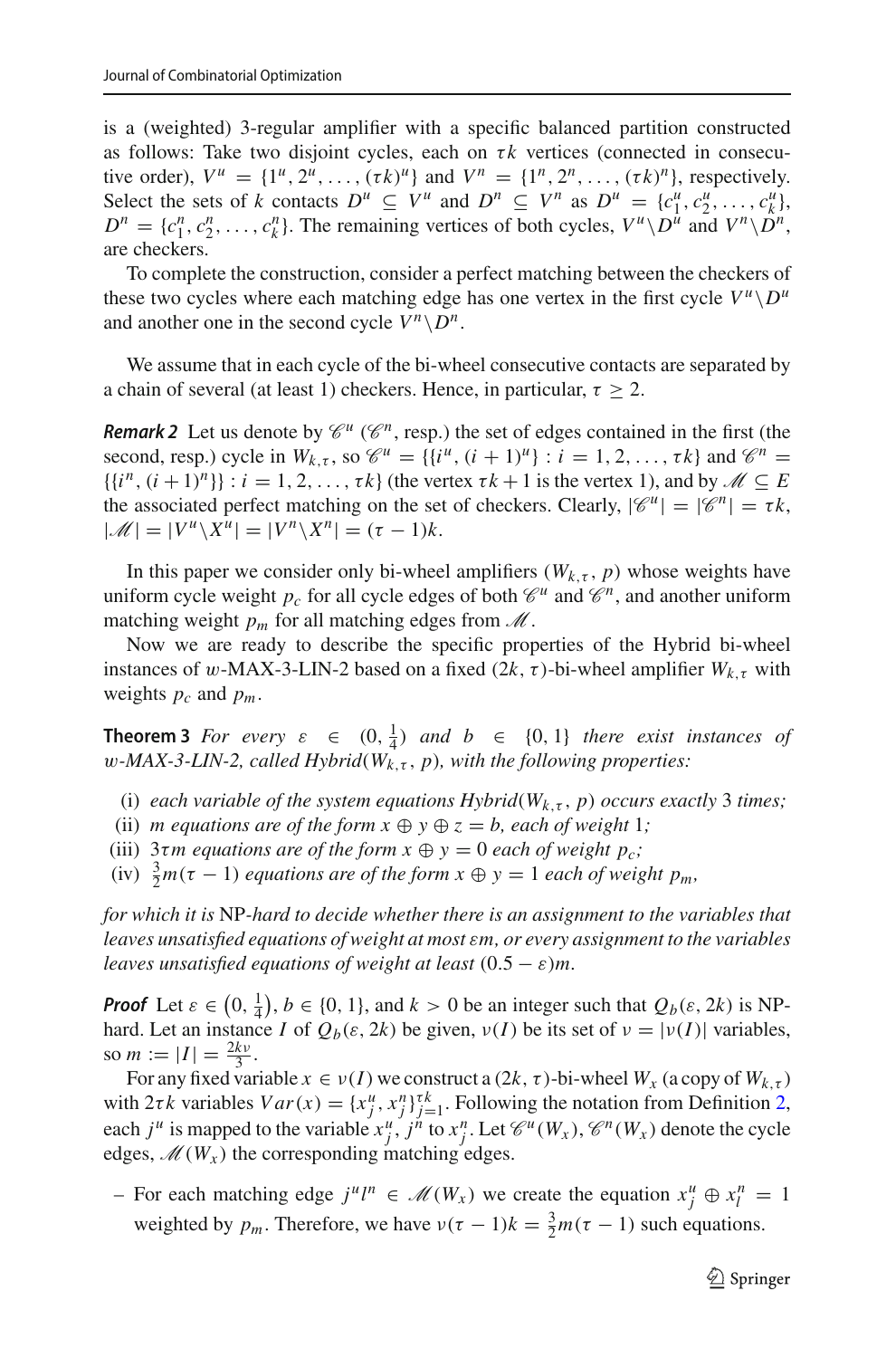$-$  For each cycle edge  $\{j^q, (j+1)^q\} \in \mathcal{C}^q(W_x)$ ,  $j = 1, 2, ..., \tau k$  (the vertex  $\tau k + 1$ ) is the vertex 1) with  $q \in \{u, n\}$  we introduce the equation  $x_j^q \oplus x_{j+1}^q = 0$  weighted by  $p_c$ . Hence we have  $2k\tau v = 3\tau m$  such equations.

Finally, we replace the *l*-th unnegated appearance of  $x$  in  $I$  by the contact variable  $x^u_{c^u(l)} := c^u_l$ , whereas the *l*-th negated appearance is replaced by  $x^n_{c^u(l)} := c^n_l$ , for  $l = 1, \ldots, k$ . This yields *m* equations of the form  $x \oplus y \oplus z = b$ , each weighted by 1.

Obviously, each of the variables  $Var(x) = \{x_j^u, x_j^n\}_{j=1}^{rk}$  where  $x \in v(I)$  occurs exactly 3 times and the hardness results follows directly from a properties of the reduction discussed in Sect. [2.](#page-4-1)

The reduction from Hybrid( $W_{k,\tau}$ , p), presented later in Sect. [4,](#page-8-0) is a gap preserving reduction to TSP parametrised by a  $(2k, \tau)$ -bi-heel amplifier with cycle weights  $p_c$ and matching weights  $p_m$ . The trade-off between parameters  $p_c$ ,  $p_m$  and  $\tau$  is crucial for quality of approximation lower bounds.

**Definition 3** We call the triple  $(p_c, p_m, \tau)$  *admissible* if for every  $k_0$  there exists  $k \geq k_0$ and a  $(2k, \tau)$ -bi-wheel that is an amplifier with cycle weights  $p_c$  and matching weights *pm*.

The bi-wheel amplifiers introduced by Karpinski et al[.](#page-22-13) [\(2015\)](#page-22-13) are based on the fact that the triple ( $p_c = 1$ ,  $p_m = 1$ ,  $\tau = 7$ ) is admissible. This leads to NP-hardness to approximate TSP to within any constant approximation ratio less than  $\frac{123}{122}$ . They also<br>observed (Karpinski et al. 2015) that their proof (of amplification properties) doesn't observed (Karpinski et al[.](#page-22-13) [2015\)](#page-22-13) that their proof (of amplification properties) doesn't seem to work with  $\tau = 6$  instead  $\tau = 7$ . However, there is an opportunity for finetuning here if we allow non-integral  $\tau$ . If, e.g., 90% of pairs of consecutive contacts in bi-wheel cycles are separated by 6 checkers, and 10% of such pairs are separated by a chain of 5 checkers only, then the proof of required amplification properties still works. The detailed explanation together with all computations for wheel amplifiers can be found in the paper Chlebík and Chlebíkov[á](#page-22-15) [\(2003](#page-22-15)). The proof for bi-wheels is very similar, so along these lines one can argue that the triple ( $p_c = 1$ ,  $p_m = 1$ ,  $\tau = 6.9$ ) is admissible. This itself would (very modestly) improve on the lower approximation bound for TSP given in Karpinski et al[.](#page-22-13) [\(2015\)](#page-22-13).

Introducing weighted amplifier graph constructions seems to have paid off even more compared to improvement of parameters for unweighted amplifiers. In this case we have more freedom in fine-tuning the approximation hardness lower bounds obtained in parametric way, if we can prove that bi-wheel amplifiers with certain parameters  $(p_c, p_m, \tau)$  exist.

Let us explain trade-off between parameters  $(p_c, p_m, \tau)$  of bi-wheels in a simple scenario with  $p_m = 1$  fixed. Our contribution allows to use weighted amplifiers with  $p_c$  < 1 (strengthening of amplifiers) or with  $p_c > 1$  (relaxing of amplifiers). One can achieve amplifiers with  $p_c < 1$  by increasing  $\tau$  from  $\tau = 7$ . On the other hand, to relax to  $p_c > 1$  can be achieved with  $\tau < 7$ . These ideas indicate importance to better understand the exact trade-off between ( $p_c$ ,  $p_m$ ,  $\tau$ ) triples for bi-wheel amplifiers that provably exist.

Based on the definition of the admissible triples, the main result of this paper presented as Theorem [4](#page-18-0) in Sect. [4](#page-8-0) can be formulated as: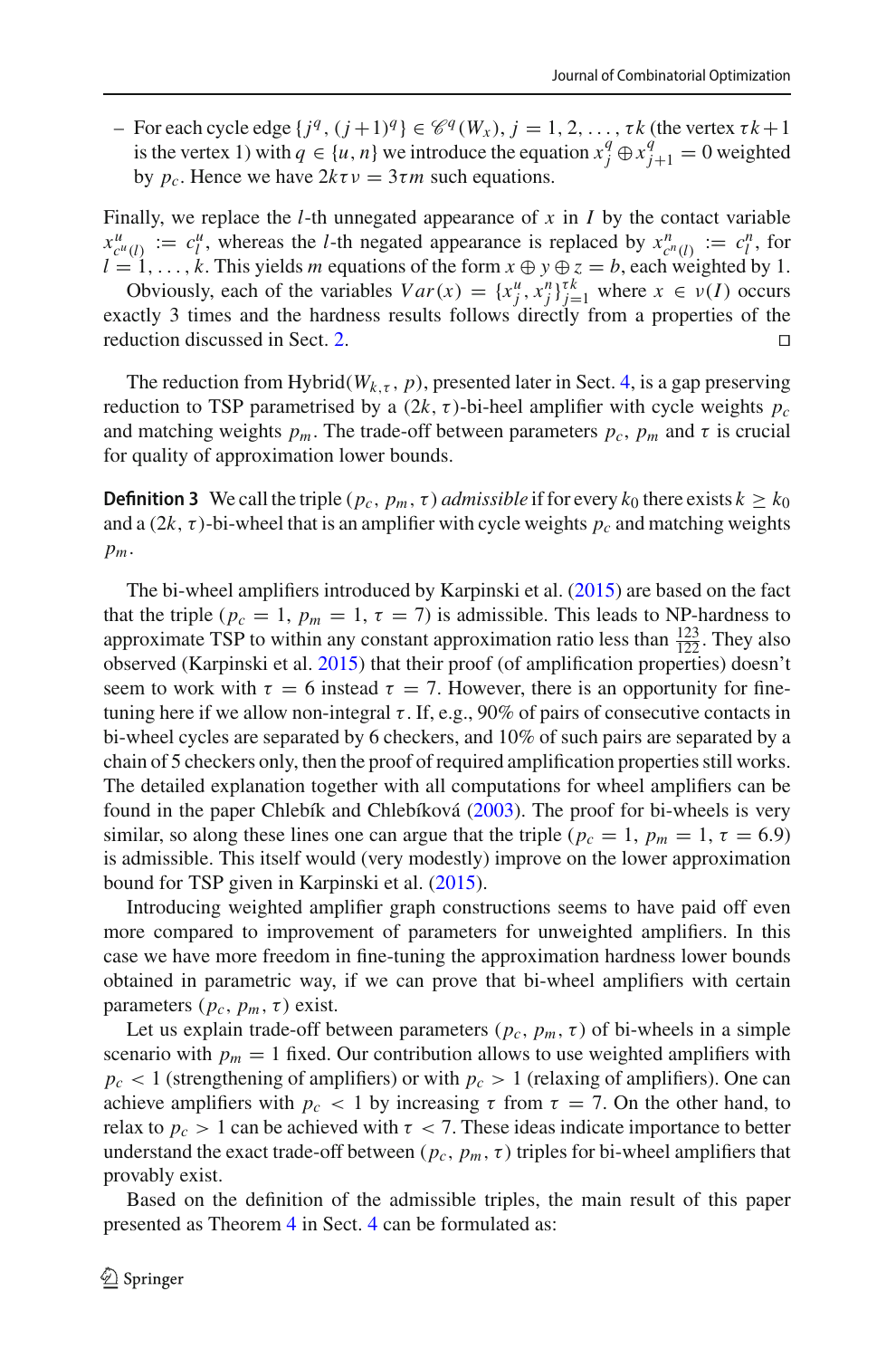**Theorem** *If* (*pc*, *pm*,τ) *is an admissible triple then it is* NP*-hard to approximate the* Travelling Salesman *problem to within any constant approximation ratio less than*

$$
1 + \frac{1}{3(\tau - 1)(4p_c + \max\{1, p_m\}) + 12p_c + 20\max\{1, p_m\}}.
$$

In this paper we only want to demonstrate effectiveness of weighted parametrised amplifiers and address the question of fine-tuning in  $(p_c, p_m, \tau)$  triples for bi-wheel amplifier. This can be summarises as [see Theorem [5](#page-19-1) in Sect. 5 for the proof]:

**Theorem** *The triple* ( $p_c = \frac{1}{2}$ ,  $p_m = 1$ ,  $\tau = 11$ ) is admissible, hence for every large *enough*  $k \geq k_0$  *there is a*  $(2k, 11)$ *-bi-wheel that is an amplifier with cycle weights*  $p_c = \frac{1}{2}$  *and matching weights*  $p_m = 1$ *.* 

Therefore we can conclude

**Corollary** *It is NP-hard to approximate the* Travelling Salesman *problem within* any constant approximation ratio less than  $\frac{117}{116}$ *.* 

# <span id="page-8-0"></span>**4 Gap preserving reduction from Hybrid***(Wk,-, p)* **to TSP**

In this section we describe a gap preserving reduction from the system of equations Hybrid( $W_{k,\tau}$ , p) to the TRAVELLING SALESMAN problem. In the reduction we suppose that all equations of Hybrid( $W_{k,\tau}$ , *p*) with three variables are of the form  $x \oplus y \oplus z = 0$ to simplify a discussion later (hence Hybrid( $W_{k,\tau}$ , p) was obtained via reduction from  $Q_0(\varepsilon, 2k)$ ). We also introduce a real parameter  $\theta > 0$  set to  $\theta = \frac{1}{\max\{1, p_m\}}$ , in order to simultaneously capture different scenarios  $p_m \leq 1$  and  $p_m > 1$ .

The gap preserving reduction is similar to the reduction presented in Karpinski et al[.](#page-22-13) [\(2015\)](#page-22-13), the main difference is in using a parametrised weighted  $(2k, \tau)$ -biwheel amplifier  $(W_{k,\tau}, p)$  introduced in Sect. [3.](#page-5-1) We use the concept of forced edges introduced by Lampi[s](#page-22-12) [\(2014](#page-22-12)) (used also in Karpinski et al[.](#page-22-13) [\(2015](#page-22-13))). The idea is based on the observation that we are able to stipulate that some edges, called *forced* edges, are to be used at least once in any valid tour. It can be achieved by replacing such an edge with a path of many edges of the same total weight. With this trick we may assume without loss of generality that we can force some edges to be used at least once [see Karpinski et al[.](#page-22-13) [\(2015](#page-22-13)) for the details]. If *u* and v are vertices that are connected by a forced edge *e*, we write  $\{u, v\}$ *F* or simply  $uv$ *F*. The construction contains some forced edges, all other edges in the constructed graph are *unforced* edges with edge weight 1.

We start with an instance *I* of  $Q_0(\varepsilon, 2k)$  with *v* variables, *m* equations of the form  $x \oplus y \oplus z = 0$  and use the reduction from Sect. [2](#page-4-1) to create an instance *J* of Hybrid( $W_{k,\tau}$ , p). Using the same notation as in Theorem [3](#page-6-0) we construct an instance *G*[*J*] of TSP in the following way: for each copy  $W_i := (W_{k,\tau}, p), 1 \leq j \leq \nu$ , of a  $(2k, \tau)$ -bi-wheel we construct a subgraph of *G*[*J*]:

(i) each variable x of the bi-wheel  $W_i$ , corresponds to a vertex x in the subgraph,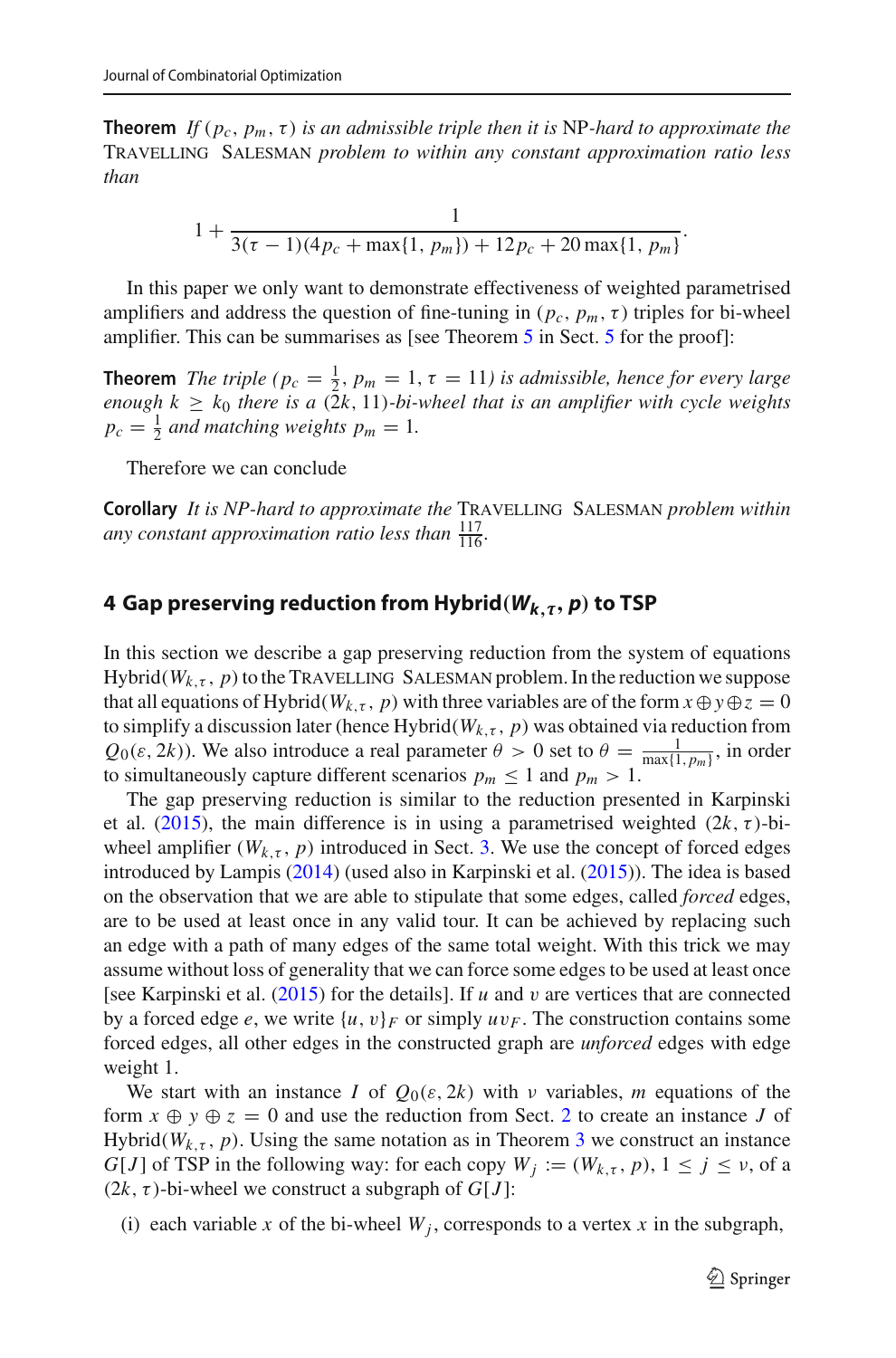

<span id="page-9-0"></span>**Fig. 1** An example of a 3-variable gadget  $H_j^{3Q}$  including the central vertex *s*, which is not part of the gadget. Thick lines represent forced edges.

<span id="page-9-1"></span>

(ii) for each cycle equation  $x \oplus y = 0$ , we create an unforced edge *xy* with weight 1.

Now we add the edges among the vertices of 'bi-wheel' subgraphs using two types of gadgets:

• a 3-*variable gadget H*3*Q*:

for each equation *j*,  $1 \le j \le m$ , of the form  $x \oplus y \oplus z = 0$  we add a 3variable gadget  $H_j^{3Q}$  connecting the contacts *x*, *y*, *z*, where each contact vertex *x*, *y*, and *z* is part of its own  $(2k, \tau)$ -bi-wheel. Each gadget  $H_j^{3Q}$  contains two new vertices  $\gamma^l$ ,  $\gamma^r$  for every vertex  $\gamma \in \{x, y, z\}$  and two additional vertices  $e^l_j$  and  $e^r_j$ , see Fig. [1](#page-9-0) how the vertices are connected. All edges  $\{\gamma^\alpha, \gamma\}_F$  with  $\alpha \in \{r, l\}$ and  $\gamma \in \{x, y, z\}$  are forced edges with weight  $w(\{\gamma^{\alpha}, \gamma\}_F) = 0.5 + p_c \theta$ . All remaining edges of  $H_j^{3Q}$  are unforced with weight 1.

• a *matching gadget*  $H^{\tilde{2}M}$ : for each equation  $x_t^u \oplus x_q^n = 1$  we add a matching gadget  $H^{2M}$  connecting the checkers  $x_t^u$  and  $x_q^n$  via two forced edges  $\{x_t^u, x_q^n\}_{F}^1$  and  $\{x_t^u, x_q^n\}_{F}^2$ , each of the same weight  $2p_c\theta$  (Fig. [2\)](#page-9-1).

At the end of the construction, we add a new central vertex *s* that is connected to every gadget  $H_j^{3Q}$  with two forced edges  $\{e_j^l, s\}_F$  and  $\{e_j^r, s\}_F$ , both with weight 0.5,  $w({e}_{j}^{\alpha}, s)_{F}$  = 0.5 for both  $\alpha \in \{r, l\}.$ 

Observe that the construction doesn't need gadgets for the cycle edges, the connections between the matching edge gadgets are sufficient to encode these constraints.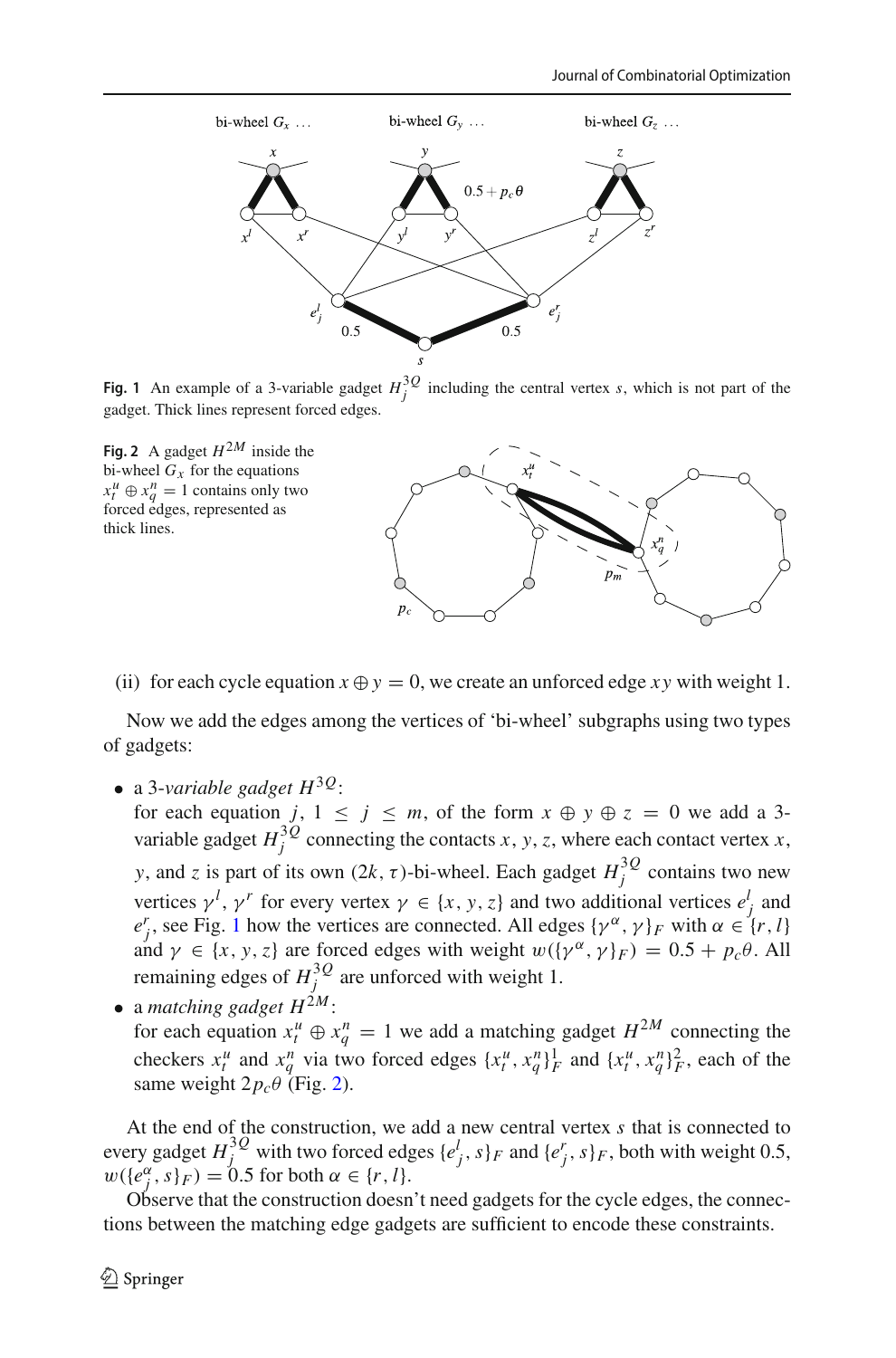Now in the following we describe in the details the properties of the gap preserving reduction from the Hybrid( $W_{k,\tau}$ , p) to the TRAVELLING SALESMAN problem.

**Local edge cost** To count the cost  $c(T)$  of a tour *T*, we use the local edge cost counting based on the ideas from Karpinski et al[.](#page-22-13)  $(2015)$ : the cost  $w(uv)$  of any edge  $uv$  of  $T$  is split into two nonnegative parts, one attached to  $u$  and the second one to  $v$ . If an edge *uv* doesn't contain *s* then cost is split equally with contribution  $0.5w(uv)$ for each vertex, but for edges of the form  $us$ , the full cost contributes to  $u$ , and none to *s*.

Let *T* be a multi-set of edges from *E* that defines a quasi-tour in  $G[J](V, E)$ . Then for a set  $V' \subseteq V$ , the local edge cost of V' is formally defined as

$$
c_T(V') = \sum_{u \in V'\backslash \{s\}} \sum_{uv \in T} 0.5w(uv) + \sum_{e_j^{\alpha} \in V'} \sum_{e_j^{\alpha} s \in T} 0.5w(e_j^{\alpha}s).
$$

Note that for two vertex sets *V*<sub>1</sub>, *V*<sub>2</sub> we have  $c_T$  (*V*<sub>1</sub>  $\cup$  *V*<sub>2</sub>)  $\leq$   $c_T$  (*V*<sub>1</sub>) +  $c_T$  (*V*<sub>2</sub>) (with equality for disjoint sets), and  $c_T(V) = \sum_{e \in T} w(e)$ .

In Sect. [4.2](#page-12-0) we also use the full local cost of the quasi-tour *T* for the set *V'*,  $c_T^*(V')$ , which is defined as follows: if  $\#_T(V')$  is the number of connected components induced by *T* which are fully contained in *V* , then

$$
c_T^*(V') = c_T(V') + 2\#_T(V').
$$

Intuitively,  $c_T^*(V')$  captures the cost of the full tour restricted to  $V'$ : it includes the local edge cost and the cost of a connection of the components on  $V'$  of the lowest possible price (using two unforced edges), to the rest of the tour. Note that for two disjoint vertex sets  $V_1, V_2 \subseteq V$  we have  $c^*_T(V_1 \cup V_2) \ge c^*_T(V_1) + c^*_T(V_2)$ .

#### **4.1 How to construct a tour from an assignment**

<span id="page-10-0"></span>Given an instance *J* of the Hybrid( $W_{k,\tau}$ , *p*) and an assignment  $\varphi$  to its variables, we describe a construction of a tour *T* in  $G[J]$  with cost related to  $\varphi$ .

**Lemma 1** *Let J be an instance of Hybrid*( $W_{k,\tau}$ , *p*) *from Theorem [3.](#page-6-0) If there exists an assignment* ϕ *to the variables of J with unsatisfied equations of total weight* Δ*, then there exists a tour in G*[*J* ] *with cost at most*

$$
\left(\frac{3}{2}(\tau-1)(4p_c\theta+1)+6p_c\theta+10\right)m+2\nu+\Delta.
$$

*Proof* **Step 1** First we describe a construction of a quasi-tour *T* that may have several connected components, but uses all forced edges, each exactly once. For each vertex the selection of edges chosen for *T* is based on type of the gadget to which the vertex belongs to, either a 3-variable gadget  $H^{3Q}$  or a matching gadget  $H^{2M}$ .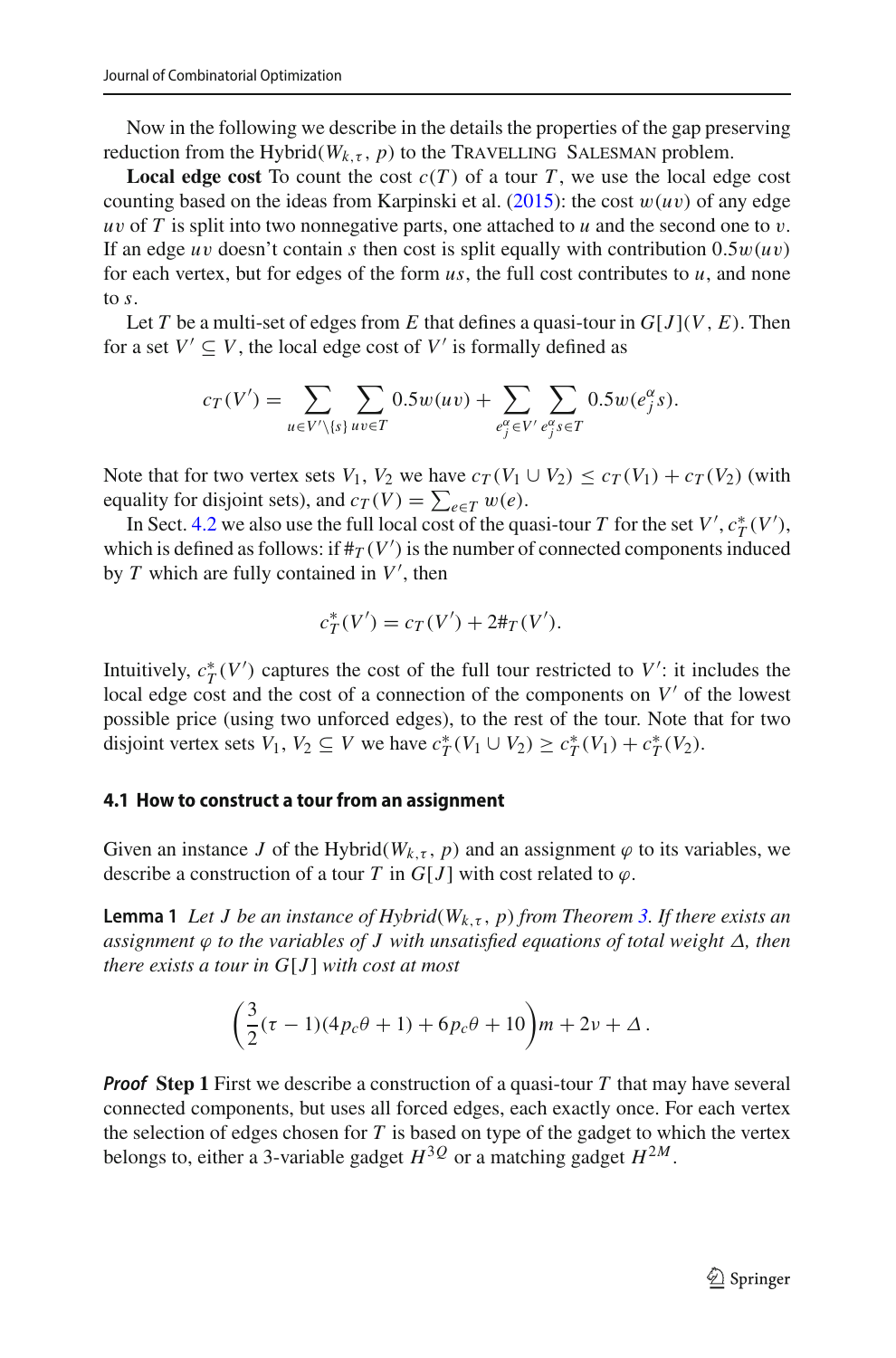# *Part A: A matching gadget H*2*<sup>M</sup>*

Let  $\{W_x, x \in \nu(I)\}\$  be the associated set of bi-wheels of *J*. For a fixed  $x \in \nu(I)\}\$ , let  $\{x_j^u\}_{j=1}^{\tau k}$ ,  $\{x_j^n\}_{j=1}^{\tau k}$  be the sets of the bi-wheel variables of  $W_x$ . Due to the amplifier properties, a given assignment  $\varphi$  can be converted into a standard one satisfying the same upper bound on the weight of unsatisfied equations [see Sect. [2](#page-4-1) for the details]. Hence, we can assume that all equations with two variables are satisfied by the given assignment  $\varphi$ . It means,  $x_t^u = x_q^u$ ,  $x_t^n = x_q^n$ ,  $x_t^u \neq x_q^n$  for all  $t, q = 1, 2, ..., \tau k$ . Assuming  $x_t^{\alpha} = 1$  for some  $\alpha \in \{u, n\}$ , we include in *T* all unforced edges  $x_t^{\alpha} x_t^{\alpha}$ with  $t = 1, 2, ..., \tau k - 1$  (each edge once), the edge  $x_{\tau k}^{\alpha} x_1^{\alpha}$ , and both adjacent forced with  $t = 1, 2, ..., \tau k - 1$  (each edge once), the edge  $x_{\tau k}^{\alpha} x_1^{\alpha}$ , and both adjacent forced edges for each checker corresponding to matching equations (a copy of matching gadget  $H^{2M}$ ). Informally, for each bi-wheel we select the cycle that corresponds to the assignment 1 and use all the unforced cycle edges including both forced edges from each checker. This creates a component of the quasi-tour *T* that contains all checkers from both cycles, and all contacts from one cycle.

The contribution of the vertices and chosen incident edges to the local edge cost of the quasi-tour *T* is  $4p_c\theta$  for two forced edges of matching, and 1 for two unforced edges of one (checker) vertex of matching edge (one with  $x_t^{\alpha} = 1$  for  $\alpha \in \{u, n\}$ ), hence  $4p_c\theta + 1$  for each matching edge  $x_t^u x_q^n \in \mathcal{M}$ .

# *Part B: A* 3**-variable gadget** *H*3*<sup>Q</sup>*

In this part we discuss how the quasi-tour  $T$  can traverse through the all vertices of the gadget  $H_j^{3Q}$ ,  $j = 1, 2, ..., m$ . Following the construction of *G*[*J*] each  $H_j^{3Q}$ simulates the equation  $x \oplus y \oplus z = 0$ . A selection of edges belonging to *T* is based on a given standard assignment  $\varphi$  to the contact variables *x*, *y*, and *z*. Depending on their values, we consider the following cases:

- Case  $x + y + z = 2$ : Suppose  $y = z = 1$ ,  $x = 0$ , the other cases are symmetrical. Then we add the edges  $z^l z^r$ ,  $y^l y^r$ ,  $e^l_j x^l$ , and  $e^r_j x^r$  to *T* which contributes 4 to the local edge cost of *T* restricted to the gadget  $H_j^{3Q}$ . The unforced edges adjacent to *y* and *z* contributes 2, hence 6 together for unforced edges.
- Case  $x + y + z = 1$  or  $x + y + z = 0$ : In both cases we add for each vertex  $\gamma \in \{x, y, z\}$  the edges  $\gamma^{l} e_j^{l}$ ,  $\gamma^{r} e_j^{r}$  to *T* with local unforced edge cost contribution of 6. If  $x + y + z = 1$ , we have to add 1 for edges adjacent to a vertex with assignment 1.
- Case  $x + y + z = 3$ : This case is similar to  $x + y + z = 2$ . We add the edges  $z^l z^r$ ,  $y^l y^r$ ,  $e^l_j x^l$ , and  $e^r_j x^r$  to *T* with local unforced edge cost contribution 4 for the chosen edges inside  $H_j^{3Q}$ , 3 for edges adjacent to *x*, *y*, and *z*, hence 7 together.

The local edge cost contribution of the gadget  $H_j^{3Q}$  to  $T$  can be split into contribution of forced and unforced edges. The forced edges contribute  $6(p_c\theta+0.5)+1=6p_c\theta+4$ (our local count method allow to omit the vertex *s*, as weight of its adjacent edges is fully counted at the vertices  $e_j^l$ ,  $e_j^r$ ) and following the detailed discussion above, if the equation is satisfied the local unforced edge contribution to cost of  $T$  is 6, otherwise 7.

To summarise, in this way we construct a quasi-tour *T* for which we can count cost summing all local edge costs through all the gadgets (except *s*):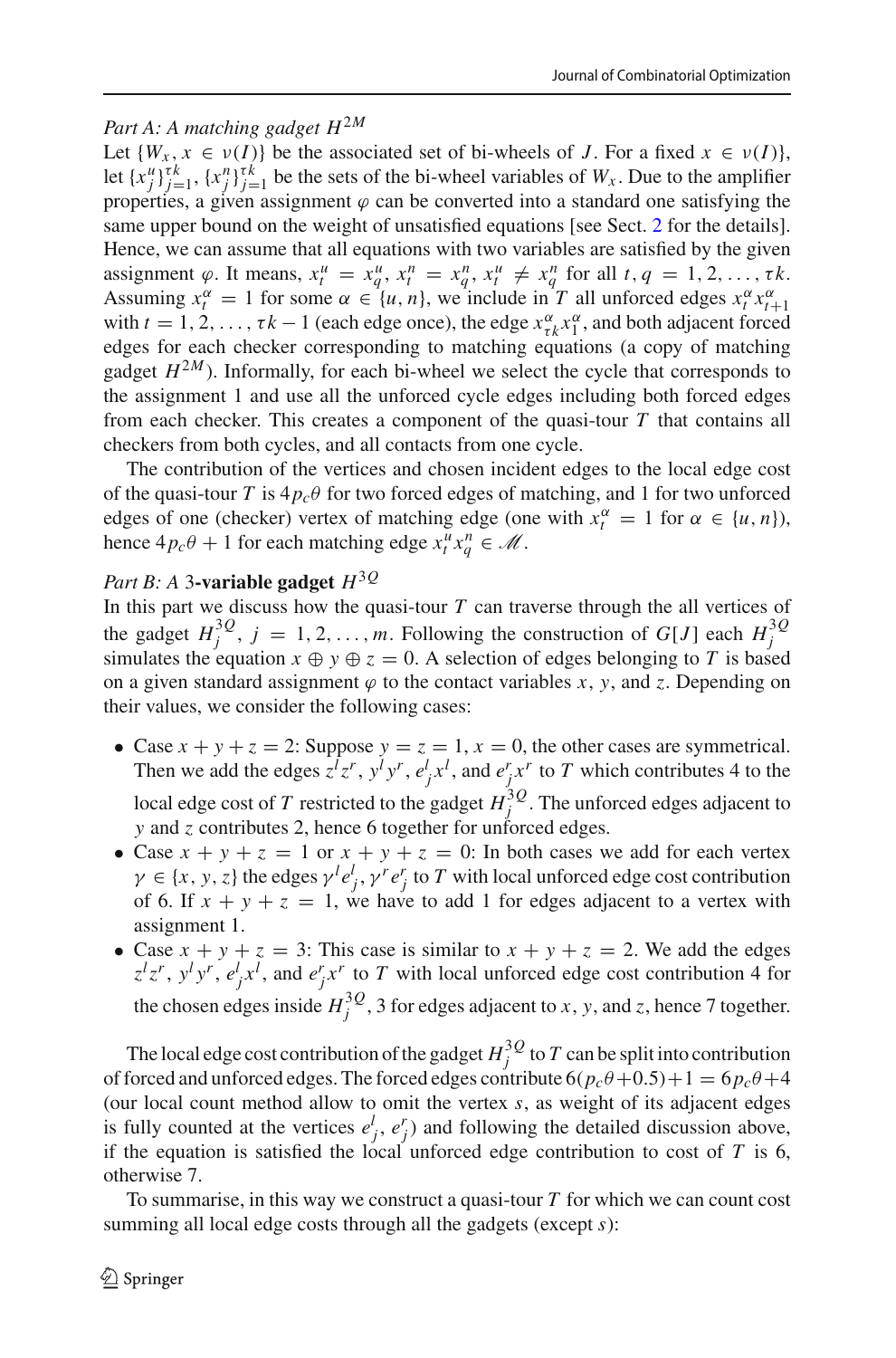- there are  $\frac{3}{2}$ (τ − 1)*m* gadgets of size two (matching gadget *H*<sup>3*Q*</sup>) with local edge  $\cos\left(4p_c\theta + 1\right)$ , and
- there are *m* copies of 3-variable gadget  $H^{3Q}$ , each contributes  $6p_c\theta + 10$  if satisfied,  $6p_c\theta + 11$  otherwise.

The total edge cost of the quasi-tour  $T$  is thus at most

$$
\left(\frac{3}{2}(\tau-1)(4p_c\theta+1)+6p_c\theta+10\right)m+\Delta.
$$

**Step 2** Observe that the quasi-tour *T* constructed in Step 1 may have at most  $v + 1$ connected components (one for each bi-wheel and one containing *s*), which needs to be connected to create a tour.

Since all unforced edges have cost 1, we can connect components by double using an unforced edge that connects them (this is possible as *G*[*J* ] was a connected graph). This doesn't increase the cost of quasi-tour but decreases the number of components. Repeating this will result in a connected tour *T* of the cost

$$
\left(\frac{3}{2}(\tau-1)(4p_c\theta+1)+6p_c\theta+10\right)m+2\nu+\Delta.
$$

#### <span id="page-12-0"></span>**4.2 How to define an assignment from a tour**

Now we need to prove the opposite direction of the gap preserving reduction: given a tour in  $G[J]$  the task is to define an assignment to the variables of the system equations *I* of Hybrid( $W_{k,\tau}$ ,  $p$ ) such that weight of unsatisfied equations is in a correlation with cost of a given tour.

<span id="page-12-1"></span>**Lemma 2** If there is a tour in  $G[J]$  with cost

$$
\left(\frac{3}{2}(\tau-1)(4p_c\theta+1)+6p_c\theta+10\right)m+\Delta-2,
$$

*then there is an assignment to the instance J that leaves unsatisfied equations of weight at most*  $\Delta \cdot \max\{1, p_m\} = \frac{\Delta}{\theta}$ *, where*  $\theta = \frac{1}{\max\{1, p_m\}}$ *.* 

The high-level idea of the proof is to partition the vertex set of  $G[J]$  into the gadgetbased subgraphs similarly as in the proof of Lemma [1.](#page-10-0) For each such subgraph we give a lower bound on the local edge cost of any quasi-tour restricted to it, which in fact corresponds to cost of the tour constructed in Lemma [1.](#page-10-0) If a given quasi-tour behaves inside a gadget differently, its cost must be obviously higher. The difference between the full tour's local cost and the lower bound is called the *credit* of the gadget. Based on the tour we define an assignment for *J* and show that the total sum of credits can be used to bound from above the weight of unsatisfied equation, where the total sum of credits is at most  $\Delta$ .

*Proof* Let  $G[J](V, E)$  be the graph constructed at the beginning of Sect. [4.](#page-8-0) Obviously, we can suppose that *T* contains at most two copies of each edge. Otherwise we can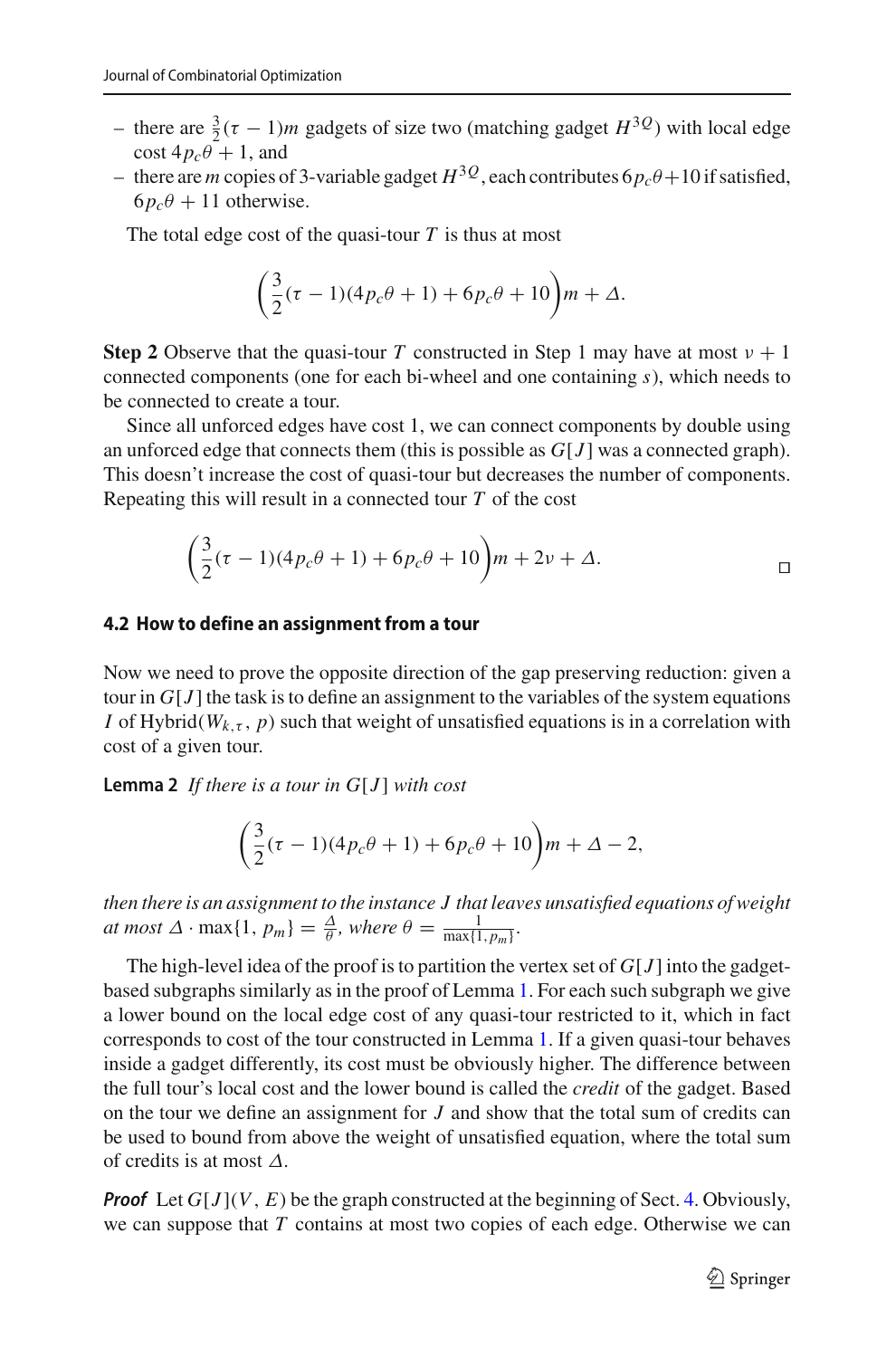simply remove two copies of the same edge from *T* and decrease the cost of the initial tour. If *T* contains two copies of the same unforced edge, removing both copies from the tour results in a quasi-tour, where the number of the connected component may increase by 1. If this is the case, then the cost of 2, which corresponds to the cost of removed copies of unforced edges, is paid to reconnect the tour. Therefore removing two copies of the same edge doesn't increase the cost of the tour, but may result in a quasi-tour.

Thus, we can transform the initial tour *T* without increasing its initial cost into a quasi-tour without multiple unforced edges and with at most two copies of forced edges.

Consider the following partition of  $V: (A) \frac{3}{2}(\tau-1)m$  sets of size 2 vertices ('matching pairs') corresponding to the gadgets  $H^{2M}$  covering all checker vertices, (B) *m* sets of size 11 vertices corresponding to the gadgets  $H^{3\overline{Q}}$  for size-three equations, (C) a single vertex {*s*}.

Obviously, local edge cost of the subgraph from part  $(C)$  is 0 due to the method how we calculate the local cost of *T* (cost of all edges adjacent to *s* is fully contributed to the neighbourhoods of *s*), therefore part (C) doesn't need to be considered further.

In the following we analyse how the quasi-tour  $T$  can locally traverse the vertices inside the subgraphs in (A) and (B) and based on that we define an assignment to *J* .

As it follows from the construction, only the vertices from the bi-wheels correspond to the variables of *J* . Observe that each vertex of a bi-wheel is adjacent to exactly two forced and two unforced edges. For a given quasi-tour  $T$ , a bi-wheel vertex  $v$  (at the same time also variable) of *G*[*J* ] is called *honest* if the quasi-tour *T* uses both forced edges adjacent to v exactly once, otherwise the vertex is called *dishonest*. Now we define the *honest assignment* used for all honest variables (checkers and contacts): if the quasi-tour  $T$  for the honest vertex  $v$  also contains both unforced edges adjacent to it, then we assign 1 to  $v$ , and 0 otherwise.

### **Case A: The matching gadgets**  $H^{2M}$

In this part we define *the assignment to the checker variables* of the bi-wheels. Let  $W := (W_{k,\tau}, p)$  be a fixed copy of the bi-wheel gadget  $H^{2M}$  for a variable  $x \in v(I)$ and  $M := \{x_t^u, x_q^n\}$  be a fixed matching pair from *W*.

The variables from *M* appear in the following equations: a matching equation  $x_t^u \oplus x_q^n = 1$  and four incident cycle equations  $x_{t-1}^u \oplus x_t^u = 0$ ,  $x_t^u \oplus x_{t+1}^u = 0$ ,  $x_q^n \oplus x_q^n = 0$ ,  $x_q^n \oplus x_{q+1}^n = 0$  (indices are modulo  $k\tau$ ).

The full local cost of any quasi-tour on *M* is  $c^*_T(M) \geq 4p_c\theta + 1$ :  $4p_c\theta$  for two forced edges and 1 for two unforced edges, hence

<span id="page-13-0"></span>
$$
cr_T(M) = c_T^*(M) - (4p_c\theta + 1). \tag{1}
$$

Clearly,  $x_t^u$  is the honest vertex if and only if  $x_q^n$  is the honest vertex, therefore we split the discussion into two independent cases: honest matching pairs and dishonest matching pairs.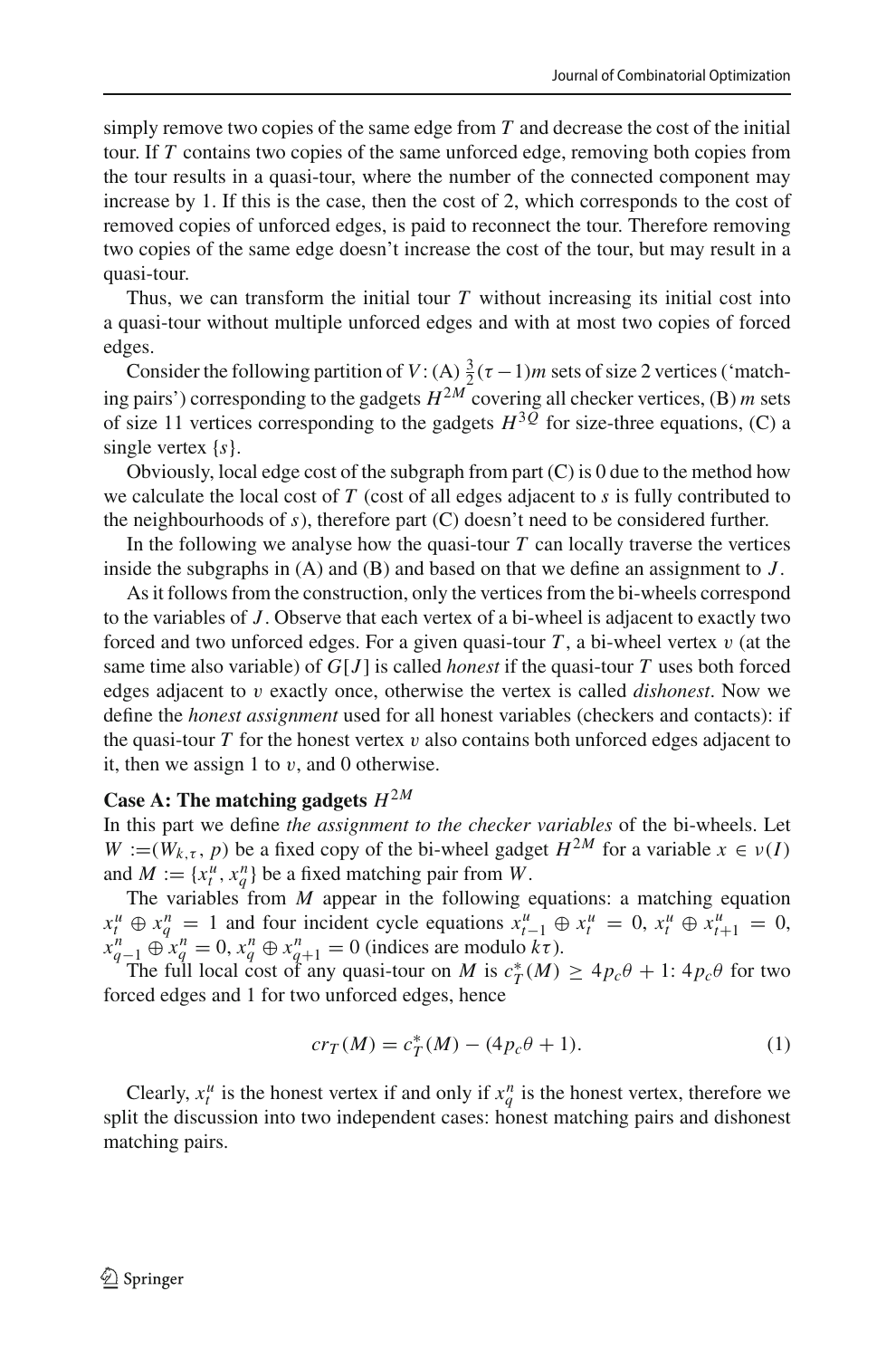#### **Case A.1 Honest checker variables**

We use the honest assignment for all honest checker vertices: it means if the quasi-tour *T* contains both unforced edges adjacent to  $x_t^u$  (resp.  $x_q^n$ ), then we assign 1 to  $x_t^u$  (resp.  $x_q^n$ ), 0 otherwise.

If we use such assignment for the honest checkers in all matching pairs in *W*, the cycle equation  $x_t^u \oplus y = 0$  (resp.  $x_q^n \oplus y = 0$ ) is satisfied, when the adjacent vertex *y* is a honest checker. In other two cases, when *y* is a dishonest checker or a contact vertex, such equations are included in case of dishonest checkers (Case A.2) or contacts (case B).

Therefore we only need to discuss a matching equation  $x_t^u \oplus x_q^n = 1$  in this part.

Obviously, if *T* selects two unforced edges for only one variable, hence one checker variable is set to 1 and the second to 0,  $cr_T(M) = 0$ , but the matching equation is satisfied, so no credit is needed.

Otherwise, a quasi-tour on *M* can either contain two unforced edges adjacent to both  $x_t^u$ ,  $x_q^n$  or to be a connected component without any unforced edges. The full local cost of the quasi-tour *T* is in both cases  $c_T^*(M) = 4p_c\theta + 2$ , hence  $cr_T(M) = 1$ . In both these cases the honest assignment sets the same value to both variables, therefore the equation  $x_t^u \oplus x_q^n = 1$  is not satisfied, but there is enough credit to pay for it.

To summarise, the cycle equations incident to *M* are either satisfied (if a neighbourhood is a honest checker) or they are considered later. If the matching equation is satisfied, then  $cr_T(M) = 0$ , if not then  $cr_T(M) = 1$ :

- If  $p_m \leq 1$  the credit  $cr_T(M)$  is sufficient to pay for the unsatisfied matching equation,
- If  $p_m > 1$  then the credit is not sufficient, the weight of an unsatisfied equation is  $p_m \cdot cr_T(M)$ . That is why we aim in this scenario to bound from above the weight of unsatisfied equations by max $\{1, p_m\} \cdot cr_T$ .

#### **Case A.2 Dishonest checker variables**

If  $M := \{x_t^u, x_q^n\}$  is a dishonest matching pair, then the quasi-tour must use one of the incident forced edges twice. Therefore, the full local cost of *T* is at least  $6p_c\theta + 1$ , hence the credit is  $cr_T(M) \geq 2p_c\theta$  due to [\(1\)](#page-13-0).

In this case we define an assignment to the variables from *M* in such a way that the matching equation  $x_t^u \oplus x_q^n = 1$  is satisfied, and the credit is used for unsatisfied incident cycle equations.

Now we consider an assignment to the all dishonest matching pairs in *W* all it once and show that there is an assignment for dishonest checker variables for which at most half of the cycle equations incident to the dishonest checker variables is not satisfied.

Let  $\mathcal{M}_{DH}$  be a set of dishonest matching pairs in *W*. Clearly,

$$
\sum_{e \in \mathcal{M}_{DH}} cr_T(e) \ge 2p_c \theta |\mathcal{M}_{DH}|.
$$

Let us denote  $\mathcal{C}_{DH}$  the union of quadruples of cycle edges incident to all  $e \in \mathcal{M}_{DH}$ . Obviously,  $|\mathcal{C}_{DH}| \leq 4|\mathcal{M}_{DH}|$ .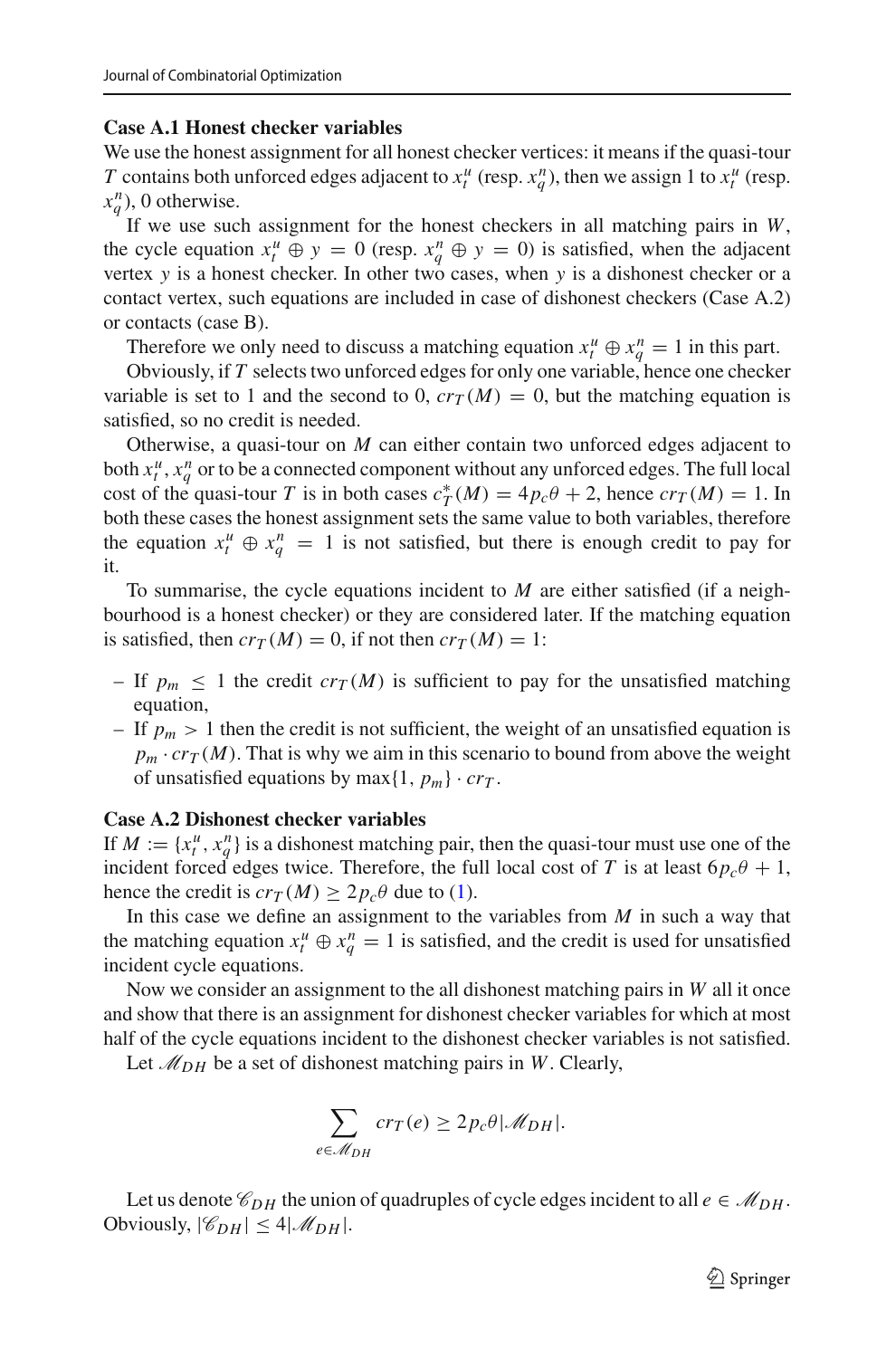Now consider random assignments to all pairs  $\mathcal{M}_{DH}$  satisfying  $x_t^u \oplus x_q^n = 1$  for every  $x_t^u x_q^n \in M_{DH}$ . The expected number of unsatisfied cycle equations in  $\mathcal{C}_{DH}$  is at most  $\frac{1}{2} |\mathcal{C}_{DH}| \leq 2 |\mathcal{M}_{DH}|$  so the weight of unsatisfied equations is at most

$$
2p_c|\mathscr{M}_{DH}| \leq \frac{1}{\theta} \cdot \sum_{e \in \mathscr{M}_{DH}} cr_T(e) = \max\{1, p_m\} \sum_{e \in \mathscr{M}_{DH}} cr_T(e).
$$

Hence similarly to Case A.1, the weight of unsatisfied equations is bounded from above by max $\{1, p_m\} \cdot cr_T$ .

# **Case B: The** 3**-variable gadget** *H*3*<sup>Q</sup>*

In this part we define the assignment to the contact variables of the bi-wheels.

Let  $H^{3Q} := H_j^{3Q}$ ,  $j \in \{1, ..., m\}$ , be a fixed 3-variable gadget on the vertex set  $V^{3Q} = \{x, y, z, x^r, x^l, y^r, y^l, z^r, z^l, e^r, e^l\}$ . We'll discuss the individual cases depending on how many vertices from  $\{x, y, z\}$  are dishonest in  $H^{3Q}$  with regard to *T* .

**Case B.1. All three vertices** *x***,** *y***,** *z***are honest** Any unforced edge is contained in the quasi-tour  $T$  at most once, therefore to keep the degree of the vertices  $x, y, z$  balanced in *T*, the quasi-tour *T* either contains both unforced edges or none for every *x*, *y*, *z*.

To balance the degree of the vertices  $\gamma^l$ ,  $\gamma^r$  in *T*, where  $\gamma \in \{x, y, z\}$ , either the edges  $\gamma^l e^l$ ,  $\gamma^r e^r$  are in *T*, or *T* contains the edge  $\gamma^l \gamma^r$ . In the latter case the additional cost at least 1 must be added for connecting the quasi-tour on the vertex set  $\gamma$ ,  $\gamma^l$ ,  $\gamma^r$  to the rest of the tour either using two different unforced edges incident to  $\gamma$  or using a multiple unforced edge. Hence, the contribution of the vertex set  $\gamma^l$ ,  $\gamma^r$ ,  $\gamma$ to the cost of any tour is at least  $3 + 2p_c\theta$ , where the full cost of the edges  $\gamma^l e^l$ ,  $\gamma^r e^r$  is added to the vertices  $\gamma^l$ ,  $\gamma^r$  to simplify counting. This holds for any vertex  $\gamma \in \{x, y, z\}$ , therefore the vertices *x*, *y*, *z* contribute together to the cost of *T* with at least  $(9 + 6p_c\theta)$ .

The degree of the vertices  $e^l$ ,  $e^r$  may be balanced in *T* through the edges  $\gamma^l e^l$ ,  $\gamma^r e^r$ , whose cost is already counted, but cost at least 1 needs to be added for forced edges  $e^{l}s$ ,  $e^{r}s$ . (If the degree of the vertices  $e^{l}$ ,  $e^{r}$  is not balanced in *T* through the edges  $\gamma^{l} e^{l}$ ,  $\gamma^{r} e^{r}$ , then multiple used of forced edges  $e^{l}s$ ,  $e^{r}s$  contributes at least 2.)

To summarise,  $c^*_{T}(V^{3Q}) \ge 6p_c\theta + 10$ , and the credit of  $H^{3Q}$  with respect to the quasi-tour *T* is

<span id="page-15-0"></span>
$$
cr_T(V^{3Q}) = c_T^*(V^{3Q}) - (6p_c\theta + 10). \tag{2}
$$

In this subcase we use the honest assignment for the contact honest variables: for each  $\gamma \in \{x, y, z\}$ , we set  $\gamma = 1$  if the quasi-tour *T* uses both unforced edges incident on  $\gamma$ , and 0 otherwise.

To recall, each variable  $\gamma$  appears in four cycle equations and the size-three equation. Due to the properties of the construction any contact vertex in the cycle is incident only to a checker: (i) if a honest checker is incident with a contact variable in the biwheel, the honest assignment sets the same value to both honest variables (1, if they are adjacent by an edge, 0 otherwise), therefore the corresponding cycle equations are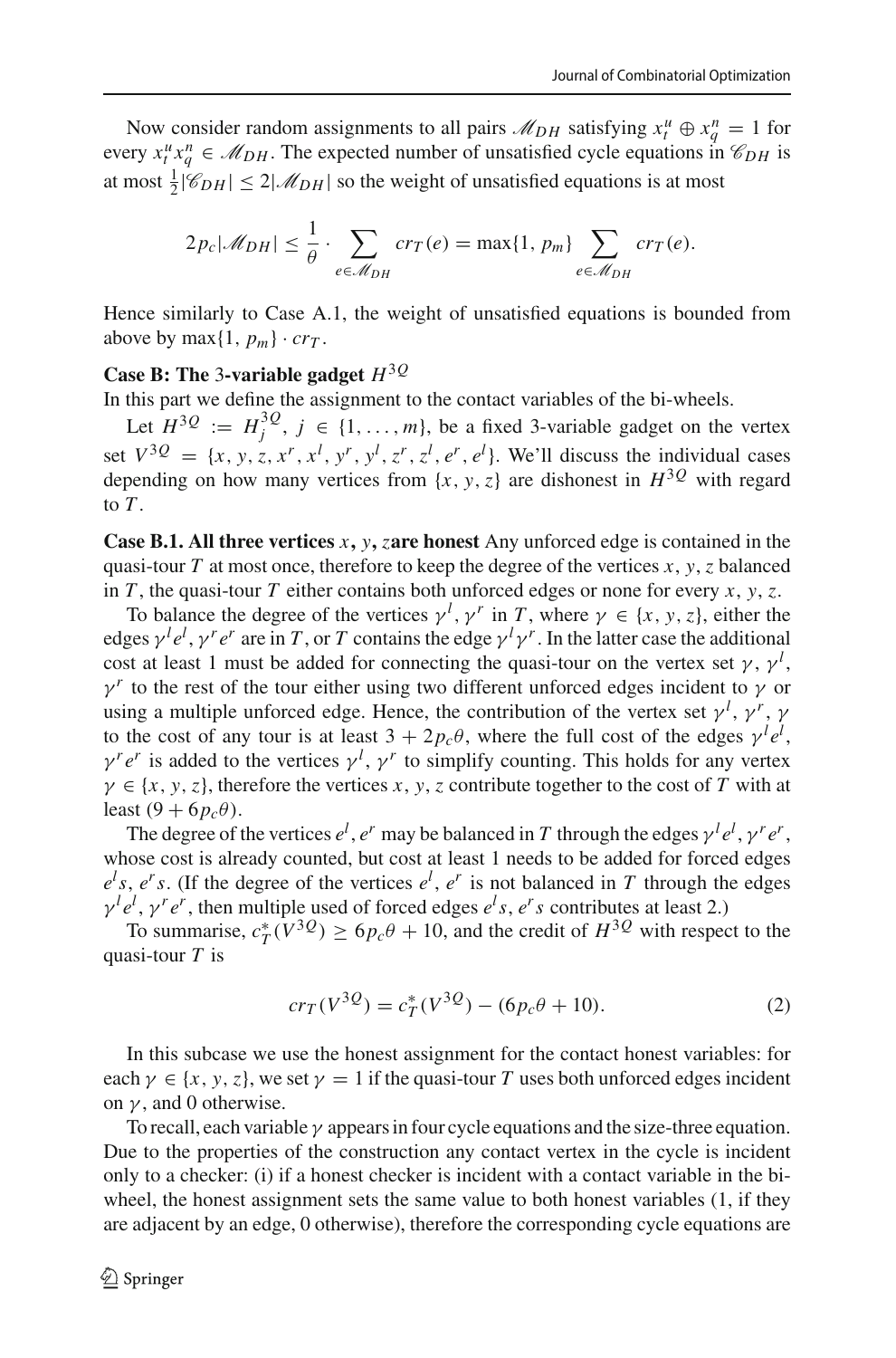always satisfied; (ii) if a dishonest checker is incident with a contact variable in the bi-wheel, weight of all such unsatisfied cycle equations is considered in Case A.2 for dishonest checkers.

Therefore we need to prove that the credit  $cr_T(V^{3}Q)$  is enough to pay only for unsatisfied the size-three equation using the honest assignment to its contacts *x*, *y*, *z*. We'll discuss the possible options separately.

- If  $x + y + z = 0$  or  $x + y + z = 2$  then the equation  $x \oplus y \oplus z = 0$  is satisfied. As it has been proved before, the full local cost of any tour  $T$  on the vertex  $V^{3Q}$  is at least  $(6p_c\theta + 10)$ , and therefore  $cr_T(V^{3}Q) > 0$ , but no credit is needed to pay for the size-three equation.
- If  $x + y + z = 1$ , then the assignment failed to satisfy the size-three equation of weight 1. We assume that  $x = y = 0 \neq z$  holds, the other cases are symmetrical. Now we want to prove that under such constraints the full local cost of the tour *T* inside *H*<sup>3*Q*</sup> is always at least  $c_T^*(V^{3Q}) \ge 6p_c\theta + 11$ , hence  $cr_T(V^{3Q}) \ge 1$  to pay for the unsatisfied size-three equation. Let us discuss two subcases:
	- *−* If there is an edge  $γ<sup>l</sup>γ<sup>r</sup> ∈ T$  for some  $γ ∈ {x, y}$ , then we need to increase the cost about 2 for connecting a connected component on the vertex set  $\{\gamma, \gamma^l, \gamma^r\}$ to the rest of the tour. Hence  $c_T^*(V^{3Q}) \ge 6p_c\theta + 11$ , therefore  $cr_T(V^{3Q}) \ge 1$ in this case as it follows from  $(2)$ .
	- $-$  If this is not a case, then the only way how the vertices  $x^r$ ,  $x^l$ ,  $y^r$ ,  $y^l$  are balances with respect to *T* is  $e^l \gamma^l$ ,  $e^r \gamma^r \in T$  for both  $\gamma \in \{x, y\}$ . Because the vertices  $e^l$ ,  $e^r$  must also be balanced in *T*, we obtain that either  $e^r z^r$ ,  $e^l z^l \in T$ or alternatively, the forced edges  $e^r s_F$ ,  $e^l s_F$  were used more than once together with  $z^r z^l$ . Again,  $c^*_{T}(V^{3Q}) \ge 6p_c\theta + 11$ , hence  $cr_T(V^{3Q}) \ge 1$ .
- If  $x = y = z = 1$ , then similarly, the assignment failed to satisfy the size-three equation with weight 1 and we need to prove that  $c_T^*(V^{3Q}) \ge 6p_c\theta + 11$  for the tour *T* which includes both unforced edges for each vertex *x*, *y*, *z*.

If *T* contains all three edges  $x^l x^r$ ,  $y^l y^r$ ,  $z^l z^r$ , then all the vertices  $\gamma$ ,  $\gamma^l$ ,  $\gamma^r$ , for each  $\gamma \in \{x, y, z\}$  are balanced in *T*, therefore the edges  $\gamma^r e^r$ ,  $\gamma^l e^l$  can't be in the quasi-tour *T* and the degree of  $e^r$ ,  $e^l$  must be balanced with multi-use of the forced edges  $e^r s_F$ ,  $e^l s_F$ . Therefore,  $c^*_T(V^{3Q}) \ge 6p_c\theta + 11$ .

If there exists  $\gamma \in \{x, y, z\}$  such that  $\gamma^{l} e^{l}$  or  $\gamma^{r} e^{r}$  are in *T*, then both  $\gamma^{l} e^{l}$ ,  $\gamma^{r} e^{r}$ must be in *T* and the vertex set  $\gamma$ ,  $\gamma^l$ ,  $\gamma^r$  (including the full cost of edges  $\gamma^l e^l$ ,  $\gamma^r e^r$ ) contributes at least  $4 + 2p_c \theta$  to the cost of *T*, therefore  $c^*_{T}(V^{3Q}) \ge 6p_c \theta + 11$ .

Summary for the case of *x*, *y*, *z* being honest contacts: if size-three equation is not satisfied then  $cr_T(V^{3S}) \geq 1$ ; all incident cycle equations are either satisfied or are considered in Case A.2 of dishonested checkers.

### **Case B.2. At least one of the vertices** *x***,** *y***,** *z* **is dishonest**

We start with the following observation.

*Observation* Suppose that a quasi-tour *T* is dishonest at a vertex  $\gamma \in \{x, y, z\}$ . Then it is possible to extend the initial honest assignment defined for the set of honest variables from  $\{x, y, z\}$  (this can also be an empty set) such that the size-three equation  $x \oplus y \oplus z = 0$  is satisfied, and there is sufficient credit to pay for one cycle equation incident to  $\gamma$ .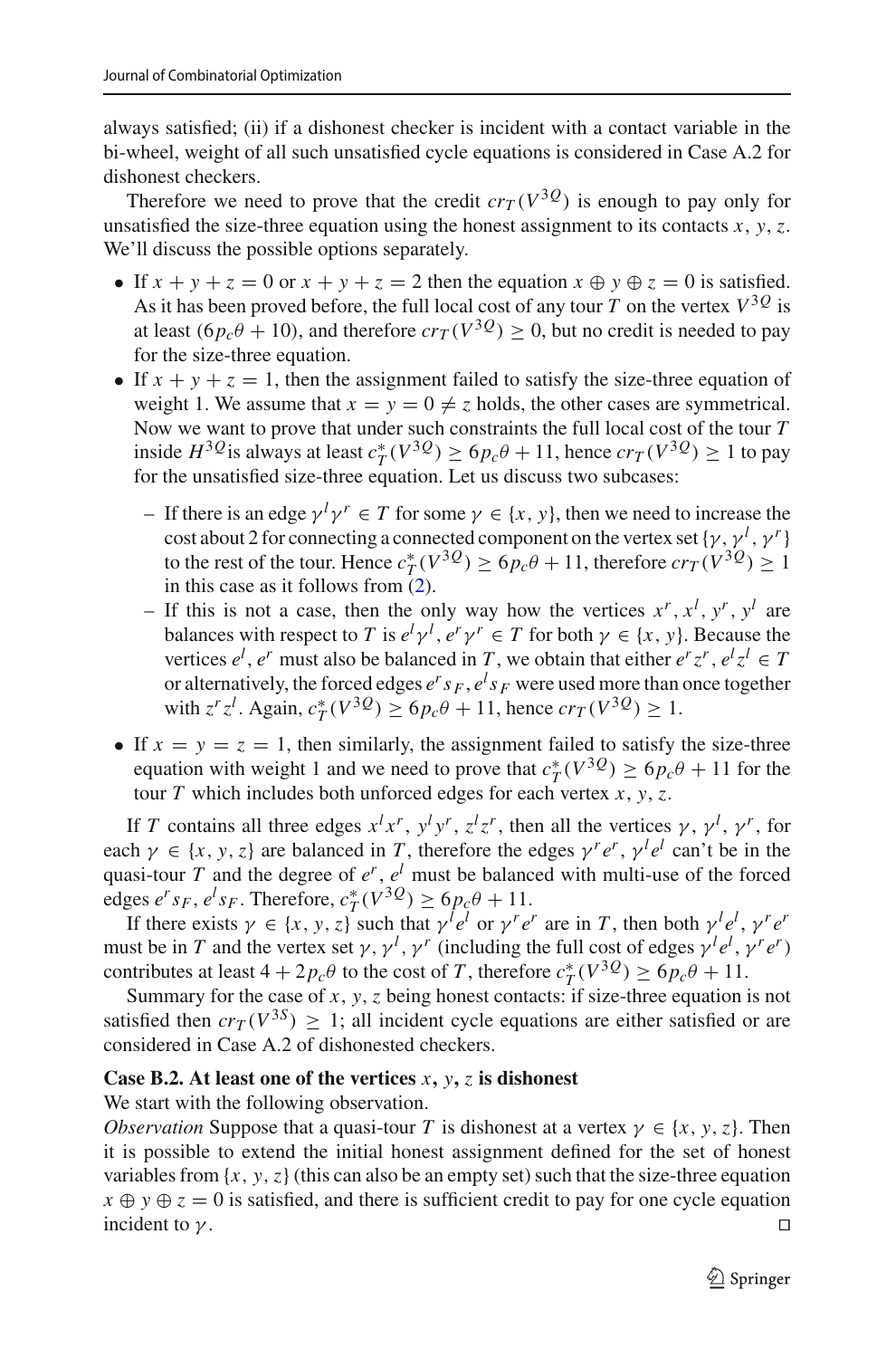*Proof of Observation* If  $\gamma$  is incident to at least one dishonest checker then the corresponding cycle equation is covered in Case A.2, hence at most one incident cycle equation needs to be discussed here

If both cycle neighbours adjacent to  $\gamma$  are honest, as  $\gamma$  is the dishonest vertex, due to the balanced degree at  $\gamma$  in *T*, only one of the unforced edges from  $\gamma$  can be used in the quasi-tour *T*. Consequently, one of cycle neighbours of  $\gamma$  is set to 1 and the other to 0. Therefore we can chose any assignment for  $\gamma$  (e.g. the one satisfying the size-three equation) and show that we have enough credit to pay for one cycle equation associated with  $\gamma$ .

In what follows we explain that for each dishonest variable  $\gamma \in \{x, y, z\}$  there is always sufficient credit to pay for one cycle equation. The discussion will depend on the number of the dishonest variables from  $\{x, y, z\}$ .

Obviously, for any dishonest variable  $\gamma \in \{x, y, z\}$  only one of the two incident forced edges is used twice in a quasi-tour *T* . If this is not a case then one copy of the edges  $\gamma^r \gamma_F$ ,  $\gamma^l \gamma_F$  can be replaced by  $\gamma^r \gamma^l$  reducing the cost of *T* by  $2p_c \theta > 0$ .

- Suppose all three vertices  $x, y, z$  use a forced edge twice in  $T$ . The cost of forced edges inside  $H^{3Q}$  is at least  $9(p_c\theta + 0.5) + 1$ , and the unforced edges incident to *x*, *y*, *z* contribute 1.5 to the local edge cost in order to balance the degree at these vertices in *T*. Three vertices of the form  $\gamma^{\alpha}$ , for  $\gamma \in \{x, y, z\}$  and  $\alpha \in \{l, r\}$  have odd degree in *T* and any quasi-tour must use three unforced edges inside  $H^{3Q}$  to balance their degrees. Hence,  $c_T^*(V^{3Q}) \ge 9p_c\theta + 10$ , and  $cr_T(V^{3Q}) \ge 3p_c\theta$  due to [\(2\)](#page-15-0). Therefore, if we chose an assignment satisfying the size-three equation, there is sufficient credit  $cr_T(V^{3}Q) > 3p_c\theta$  to pay for 3 cycle equations which is enough due to the observation above.
- Suppose exactly two of the vertices  $x$ ,  $y$ ,  $z$  use a forced edge twice in  $T$ , let's assume  $x$ ,  $y$  (the other cases are symmetrical). For the honest variable  $z$  we use the *honest assignment*: 1, if both unforced edges incident to  $\zeta$  are used in  $T$ ; 0 otherwise. Then obviously, the cycle equations for edges incident with *z* are either satisfied or are considered in Case A.2. The contribution of the forced edges inside  $H^{3Q}$  to the cost of *T* is at least  $8(p_c\theta + 0.5) + 1$ , and unforced edges incident to *x*, *y* contributes to the local edge cost by 1. One of the vertices  $x^l$ ,  $x^r$  and one of *yl* , *y<sup>r</sup>* have odd degree in *T* , therefore any quasi-tour needs to use two unforced edges from  $H^{3Q}$  to balance the degrees in *T* which increases the cost by 2.

Finally, the degree of the vertices  $z^l$ ,  $z^r$  must be balanced in the quasi-tour *T*. If two unforced edges incident to  $z^l$ ,  $z^r$  are in *T*, we have the full local cost  $c^*_T(V^{3Q}) \ge$  $8p_c\theta + 10$ , hence  $cr_T(V^{3Q}) \ge 2p_c\theta$ . Otherwise if the edge  $z^l z^r$  is in *T*, then either two unforced edges incident on *z* are used or the quasi-tour pays 2 extra for a component, so again  $c^*_T(V^{3Q}) \ge 8p_c\theta + 10$  and  $cr_T(V^{3Q}) \ge 2p_c\theta$ .

Therefore we can select an assignment for  $x$ ,  $y$  that together with the honest assignment for *z* satisfies the size-three equation in such a way that there is sufficient credit to pay for at most 2 cycle equations incident on *x*, *y*, which is enough following the observation above.

• Suppose that only one of  $x$ ,  $y$ ,  $z$  has an incident forced edge used twice in  $T$ , let's assume *x* (the other cases are symmetrical). For *y* and *z* we set the honest assign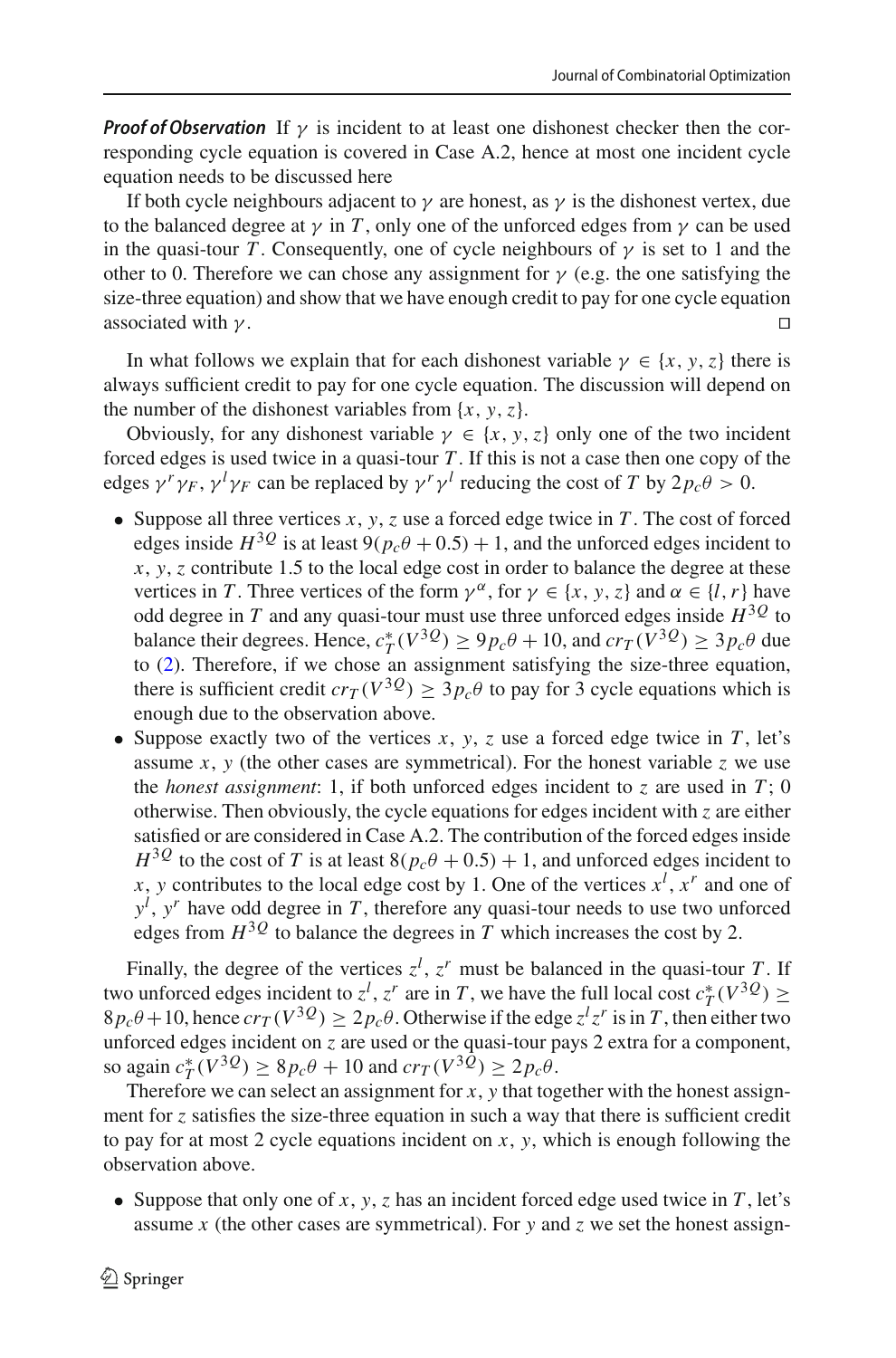ment and similarly to the previous case, the cycle equations for edges incident to *y* and *z* are either satisfied or are considered in Case A.2.

The contribution of the forced edges to the full local cost of *T* is at least  $7(p_c \theta +$  $(0.5) + 1$ , and the local edge cost 0.5 for one unforced edge incident to *x*.

Also, at least one unforced edge incident on  $x^l$  or  $x^r$  is used, since one of them has odd degree in *T* . For *y<sup>l</sup>* , *y<sup>r</sup>* either two unforced edges are used to balance their degree in *T*, or if  $y^l y^r \in T$ , then either unforced edges incident on *y* contribute 1 (or the quasi-tour pays extra for a component), hence the contribution to the cost to balance the degree of the vertices  $y^l$ ,  $y^r$  is at least 2. With the same reasoning for  $z^l$ ,  $z^r$ , we get that the full local cost is  $c^*_T(V_j^{3Q}) \ge 7p_c\theta + 10$ , hence  $cr_T(V^{3Q}) \ge p_c\theta$ .

Now selecting an assignment for  $x$  that satisfies the size-three equation, we have sufficient credit to pay for one cycle equation incident on  $x$  which is enough due to observation above.

Summary for the quasi-tour with a dishonest vertex: we have an option to choose an assignment for *x*, *y*,*z* that satisfies the size-three equation; and the weight of unsatisfied incident cycle equations that are not considered in Case A.2 can be bounded from above  $\frac{1}{\theta} c r_T (V^{3} Q) = \max\{1, p_m\} \cdot c r_T (V^{3} Q).$ 

Let us now conclude our analysis. To calculate the cost of the quasi-tour  $T$ , the vertex set is partitioned into two types of gadget-based subgraphs covering the entire set *V* which were considered separately:

- $-$  Case A: the size of 2 gadgets *H*<sup>2*M*</sup> ('matching pairs'), there are  $\frac{3}{2}$ (τ − 1)*m* such gadgets;
- Case B: the size of 11 gadgets  $H^{3Q}$  ('size-three equation'), there are *m* such gadgets; the edges incident to *s* are counted in this case even if *s* is not part of the gadget.

Following the discussion in both cases, the cost of any quasi-tour must be at least  $(\frac{3}{2}(\tau - 1)(4p_c\theta + 1) + 6p_c\theta + 10)m$  and following the assumption of the theorem, the sum of full local costs must be

$$
c_T^*(V) \le \left(\frac{3}{2}(\tau - 1)(4p_c\theta + 1) + 6p_c\theta + 10\right)m + \Delta,
$$

where the additional cost 2 may need to be added to connect the component with the singleton *s* to the rest of the tour. Therefore the sum of all credits  $cr_T$  is at most  $\Delta$ . Since we have already argued that the max $\{1, p_m\} \sum c r_T$  bounds from above the weight of all equations unsatisfied by the defined assignment in both cases locally, this concludes the proof.  $\Box$ 

<span id="page-18-0"></span>**Theorem 4** *If* ( $p_c$ ,  $p_m$ ,  $\tau$ ) *is an admissible triple then it is* NP-*hard to approximate the* Travelling Salesman *problem to within any constant approximation ratio less than*

$$
1 + \frac{1}{3(\tau - 1)(4p_c + \max\{1, p_m\}) + 12p_c + 20\max\{1, p_m\}}.
$$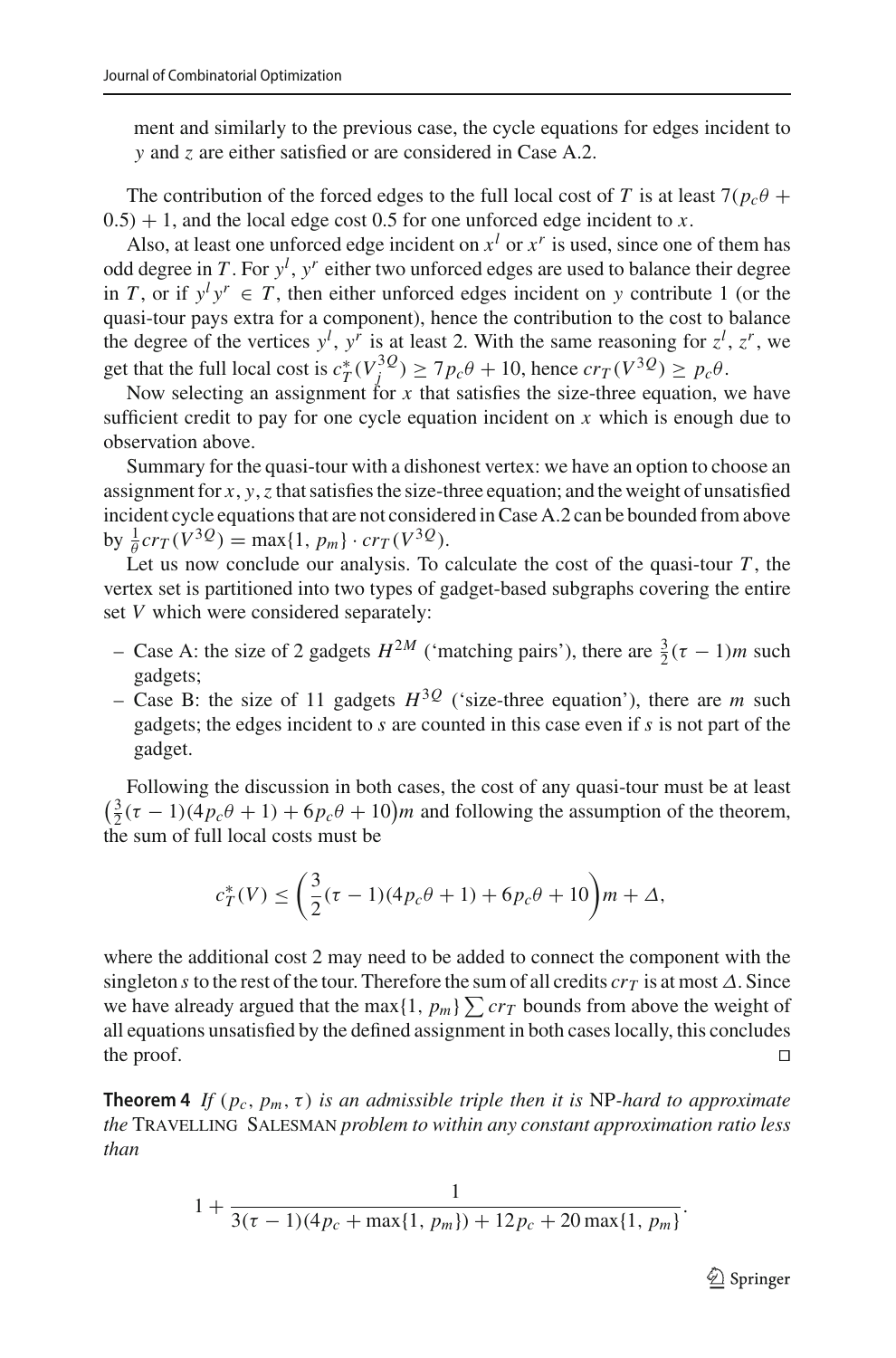*Proof* Let  $\varepsilon \in (0, \frac{1}{4})$ . Consider a  $(2k, \tau)$ -bi-wheel with large enough k, which is an amplifier with cycle weights  $p_c$  and matching weights  $p_m$ . We have instances of Hybrid( $W_{k,\tau}$ , *p*) with *v* copies of a bi-wheel ( $W_{k,\tau}$ , *p*), *m* equations of the form  $x \oplus y \oplus z = 0$  each of weight 1,  $3\tau m$  equations of the form  $x \oplus y = 1$  each of weight  $p_m$  with the following NP-hard gap results: It is NP-hard to decide whether there is an assignment to the variables that leaves unsatisfied equations of weight at most ε*m*, or every assignment to the variables leaves unsatisfied equations of weight at least  $(0.5 - \varepsilon)m$ . Due to Lemma [1](#page-10-0) and [2](#page-12-1) we now know that for produced instances *G*[*J*] of TSP it is NP-hard to decide whether there is a tour with cost at most  $(\frac{3}{2}(\tau 1(4p_c\theta + 1) + 6p_c\theta + 10\}m + 2\nu + \varepsilon m$ , where  $\theta = \frac{1}{\max\{1, p_m\}}$  or all tours have cost at least  $(\frac{3}{2}(\tau - 1)(4p_c\theta + 1) + 6p_c\theta + 10)m + (0.5 - \varepsilon)m \cdot \theta - 2$ .

The ratio between these two cases can get arbitrarily close to

$$
1 + \frac{1}{3(\tau - 1)(4p_c + \max\{1, p_m\}) + 12p_c + 20\max\{1, p_m\}}
$$

by appropriate choices of  $\varepsilon > 0$  and large enough k.

# <span id="page-19-1"></span>**5 Random construction of bi-wheel amplifiers**

As it follows directly from Theorem [4,](#page-18-0) the better bounds for the random constructions of bi-wheel amplifiers can directly improve lower bounds for approximability of the TSP. In this section we only focus on case  $p_c < 1$  which will be enough to improve known lower bounds for TSP.

<span id="page-19-0"></span>**Theorem 5** *The triple* ( $p_c = \frac{1}{2}$ ,  $p_m = 1$ ,  $\tau = 11$ ) *is admissible, hence for every large enough*  $k \geq k_0$  *there is a*  $(2\bar{k}, 11)$ *-bi-wheel that is an amplifier with cycle weights*  $p_c = \frac{1}{2}$  *and matching weights*  $p_m = 1$ *.* 

*Proof* Let an integer  $k > 0$  be large enough. Consider a bi-wheel  $W_{k,11}$  with two disjoint cycles, each on 11*k* vertices,

$$
V^{u} = \{1^{u}, 2^{u}, \dots, (11k)^{u}\} \text{ and } V^{n} = \{1^{n}, 2^{n}, \dots, (11k)^{n}\}
$$

with sets of *k* contacts  $D = D^u \cup D^n$ , where

$$
D^{u} = \{11^{u}, (11 \cdot 2)^{u}, \dots, (11 \cdot k)^{u}\} \text{ and } D^{n} = \{11^{n}, (11 \cdot 2)^{n}, \dots, (11 \cdot k)^{n}\},
$$

the remaining vertices  $V^{\mu} \backslash D^{\mu}$  and  $V^{\mu} \backslash D^{\mu}$  are checkers. That means, that any two consecutive contacts in the bi-wheel cycles are separated by a chain of 10 checkers. For a given subset  $A \subseteq V$ , the fragments of *A* are all connected components of *A* within cycles of  $V^u$  and  $V^n$  together.

Now select uniformly at random a perfect matching from checkers  $V^u\backslash D^u$  to checkers  $V^n \setminus D^n$ . We claim that with a high probability a bi-wheel created in this way is a weighted amplifier with weights  $p_c = \frac{1}{2}$  and  $p_m = 1$ .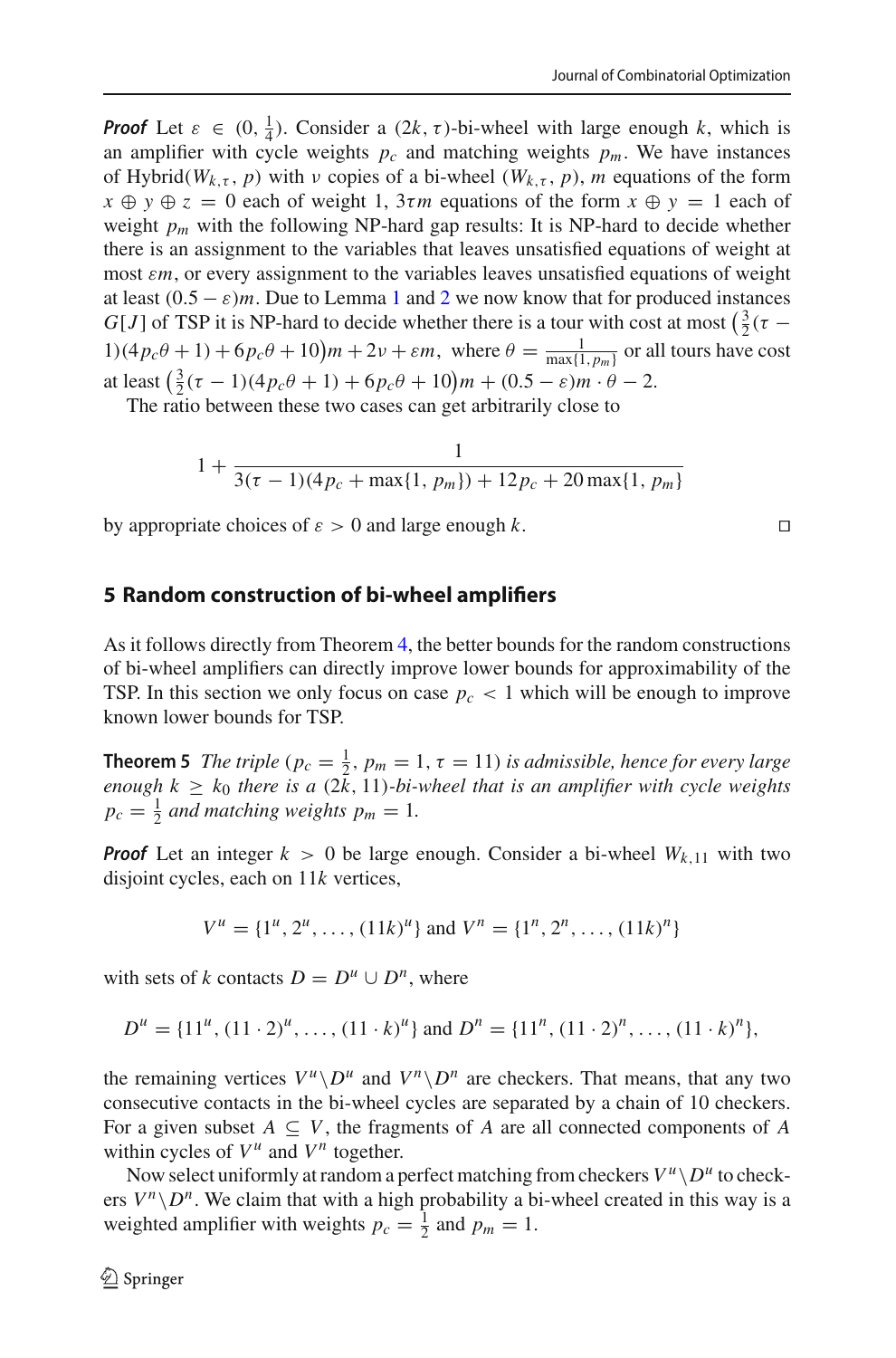Such a randomly constructed bi-wheel fails to have required amplification properties if the system of so-called *bad sets*,

$$
\mathscr{B} := \{ B \subseteq V : p(E(B, \overline{B})) < \min\{|D \cap B|, |D \cap \overline{B}|\}
$$

is nonempty. If  $\mathcal{B} \neq 0$ , it also contains a *minimal bad set*, where by *minimal* we mean an element of  $\mathscr B$  that is minimal with respect to the partial order  $\preceq$  defined for any  $A, B \subseteq V$  as:

$$
A \preceq B \text{ iff } |(|(A \triangle B) \cap D| \le p(E(B, \overline{B})) - p(E(A, \overline{A}))|
$$

and if  $A \cap D = B \cap D$  and  $p(E(B, \overline{B})) = p(E(A, \overline{A}))$  then the number of fragments of *A* is at most the number of fragments of *B*.

These minimal bad sets have certain more restrictive properties that allow better estimation of the upper bound of probability that such sets *B* exist in a randomly constructed bi-wheel. These results are derived in details in Chlebík and Chlebíkov[á](#page-22-15) [\(2003\)](#page-22-15) for the case of wheel-amplifiers. The methods and results can be extended in straightforward way to the weighted bi-wheel case as well.

Let us mention some of these properties: given a bad set *B*, then

- Fact 1: Any fragment of a minimal bad set *B* (and of  $\overline{B}$ ) contains at least 2 vertices.
- Fact 2: If an end vertex of a fragment of a minimal bad set *B* is a checker *x*, then this checker is matched with a vertex from *B* as well. The same is true for fragments of *B*.

In our strategy to prove that probability that a minimal bad set exists is  $< 1$ , we need to understand how for a given subset  $S \subseteq V \setminus D$  of checkers to estimate from above the probability (over the random matchings of  $V^u \backslash D^u$  to  $V^n \backslash D^n$ ) that *S* is the trace of a minimal bad set *B* in the checker vertices  $V \setminus D$ , i.e.,  $S = B \setminus D$ .

We want to take the sum of these probabilities over all potentially minimal bad sets and prove that the sum is  $< 1$ . It follows that with high probability, no set is a minimal bad set and therefore a randomly constructed bi-wheel is a weighted amplifier with parameters ( $p_c = \frac{1}{2}$ ,  $p_m = 1$ ,  $\tau = 11$ ).

Now suppose that  $S \subseteq V \backslash D$  with  $|S| = w$ , what is the probability that there are exactly *c* matching edges with exactly one endpoint in *S*?

We can observe that the most interesting case is the balanced one, namely when *S* contains equal (or nearly equal) number of checkers from each side  $V^u$ ,  $V^n$ , as follows:

Suppose that *S* contains  $\frac{w}{2} + l$  checkers on one side, and  $\frac{w}{2} - l$  checkers on the side,  $l \geq 0$ . The probability that exactly *c* matching edges have exactly one endpoint in *S* is

$$
P(w, c, l) =
$$
  
=  $\left(\frac{\frac{w}{2} + l}{\frac{c}{2} + l}\right) \left(\frac{\frac{w}{2} - l}{\frac{c}{2} - l}\right) \left(\frac{10k - \frac{w}{2} - l}{\frac{c}{2} - l}\right) \left(\frac{10k - \frac{w}{2} + l}{\frac{c}{2} + l}\right) \times$   
 $\times \left(\frac{c}{2} + l\right) \left(\frac{c}{2} - l\right) \left(\frac{\frac{w}{2} - \frac{c}{2}\right)!(10k - \frac{w}{2} - \frac{c}{2})!}{(10k)!}$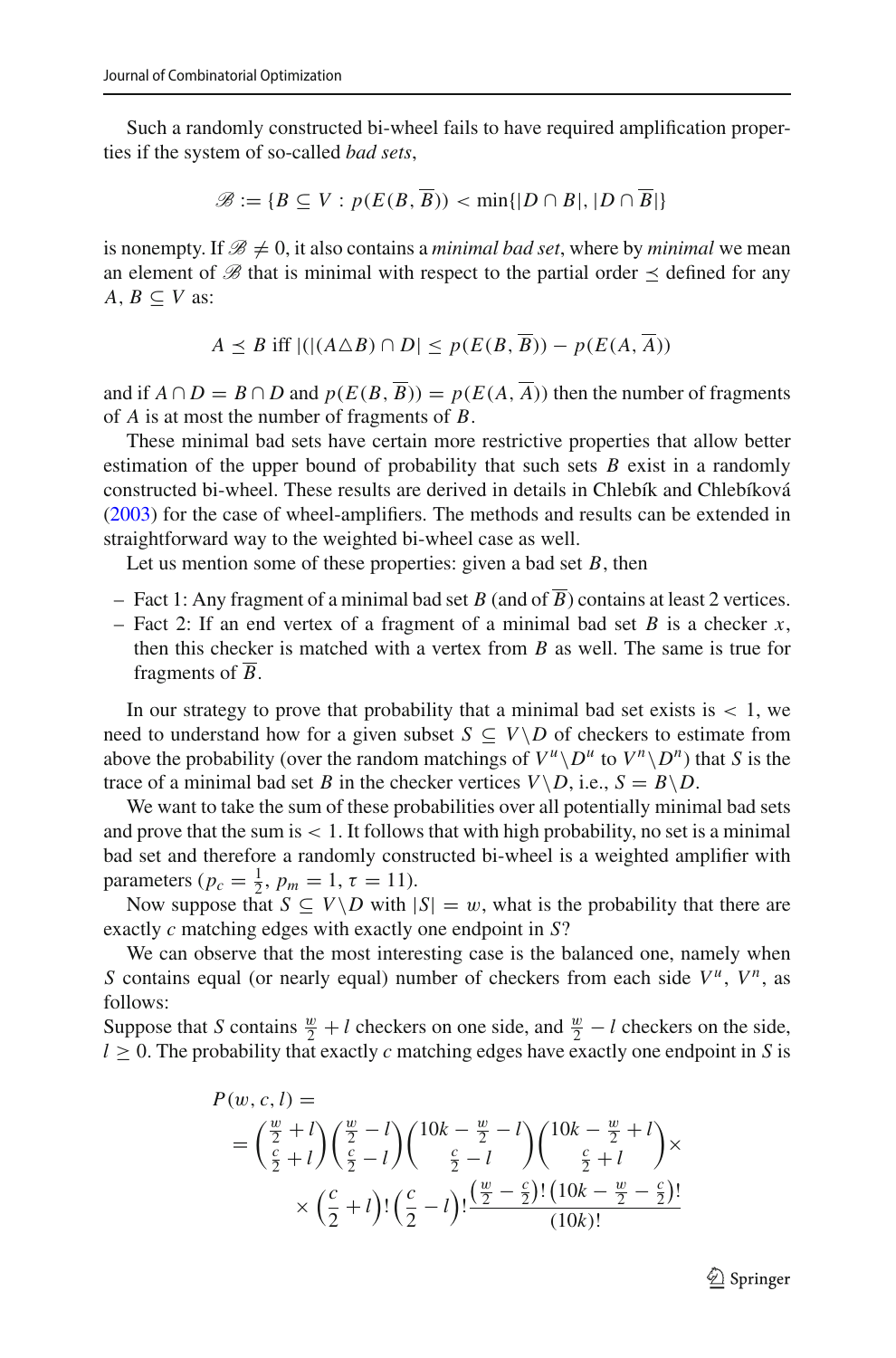We observe that in such scenario to create exactly *c* matching edges between *S* and  $\overline{S}$ we need to select more endpoints,  $\frac{c}{2} + l$ , on the side where *S* is larger, since after we remove checkers matched from *S* to  $\overline{S}$  we must have a perfect matching for the rest of *S* (and *S*).

Interestingly,  $P(w, c, l)$  achieves maximum for  $l = 0$ . To see that, one can simplify  $\frac{P(w,c,l+1)}{P(w,c,l)}$  as  $\left(1 - \frac{2l+1}{\frac{c}{2}+l+1}\right)$  $\binom{1 + \frac{2l+1}{\frac{11}{2}-l}}{1}$  $\left(1 + \frac{2l+1}{10k-\frac{w}{2}-l}\right)$ ) and to prove that this quotient is for relevant range of parameters less than  $< 1$  (using the fact  $1 + x \le e^x$ ).

We consider several parameters for a potentially minimal bad set such as  $\min\{|D \cap$ *B*|,  $|D \cap \overline{B}|$ }; the number of fragments of *B* in cycles  $V^u$  and  $V^n$  together (this is the same as the number of fragments of  $\overline{B}$ ). As  $p(E(B, \overline{B})) < \min\{|D \cap B|, |D \cap \overline{B}|\}$ , it also gives estimate  $f < \min\{|D \cap B|, |D \cap \overline{B}|\}.$ 

Also, with  $S := B \setminus D$  we have an upper bound on the possible *c* for which we have exactly *c* matching edges with exactly one endpoint in *S*, namely

$$
c+f<\min\{|D\cap B|,|D\cap\overline{B}|\}.
$$

For any feasible vector of parameters we have in hand the probability  $P(w, c, l)$ computed above. Using restrictions of a minimal bad set we estimate from above the number of ways how such a bad set can be generated. We use simple sum of probabilities for the union bound. Using Stirling's formula and the binary entropy function for bounding  $\frac{1}{k}$  log of that probability, we can see that it stays negative and bounded away from zero.

This will complete the proof that with high probability we constructed bi-wheel above amplifiers with parameters  $(p_c = \frac{1}{2}, p_m = 1, \tau = 11)$ .

# **6 Conclusion**

The methods of this paper provide a new motivation for the study of expanding properties of random graphs. As we have demonstrated, introducing the parametrised weighted amplifiers and weighted low occurrence CONSTRAINT SATISFACTION problems as intermediate steps in the NP-hard gap reductions, allows more flexibility in fine-tuning their expanding parameters. We show that already slight improvement of known expander values modestly improve the hardness of approximation for TSP from the current best value  $\frac{123}{122}$  (Karpinski et al[.](#page-22-13) [2015](#page-22-13)) to the new value  $\frac{117}{116}$ . The introduced method of weighted amplifiers (or expanders) can be of independent interest. Such technique could be used in the gap preserving reductions for other edge-weighted optimisation problems to improve their approximation hardness results.

**Open Access** This article is licensed under a Creative Commons Attribution 4.0 International License, which permits use, sharing, adaptation, distribution and reproduction in any medium or format, as long as you give appropriate credit to the original author(s) and the source, provide a link to the Creative Commons licence, and indicate if changes were made. The images or other third party material in this article are included in the article's Creative Commons licence, unless indicated otherwise in a credit line to the material. If material is not included in the article's Creative Commons licence and your intended use is not permitted